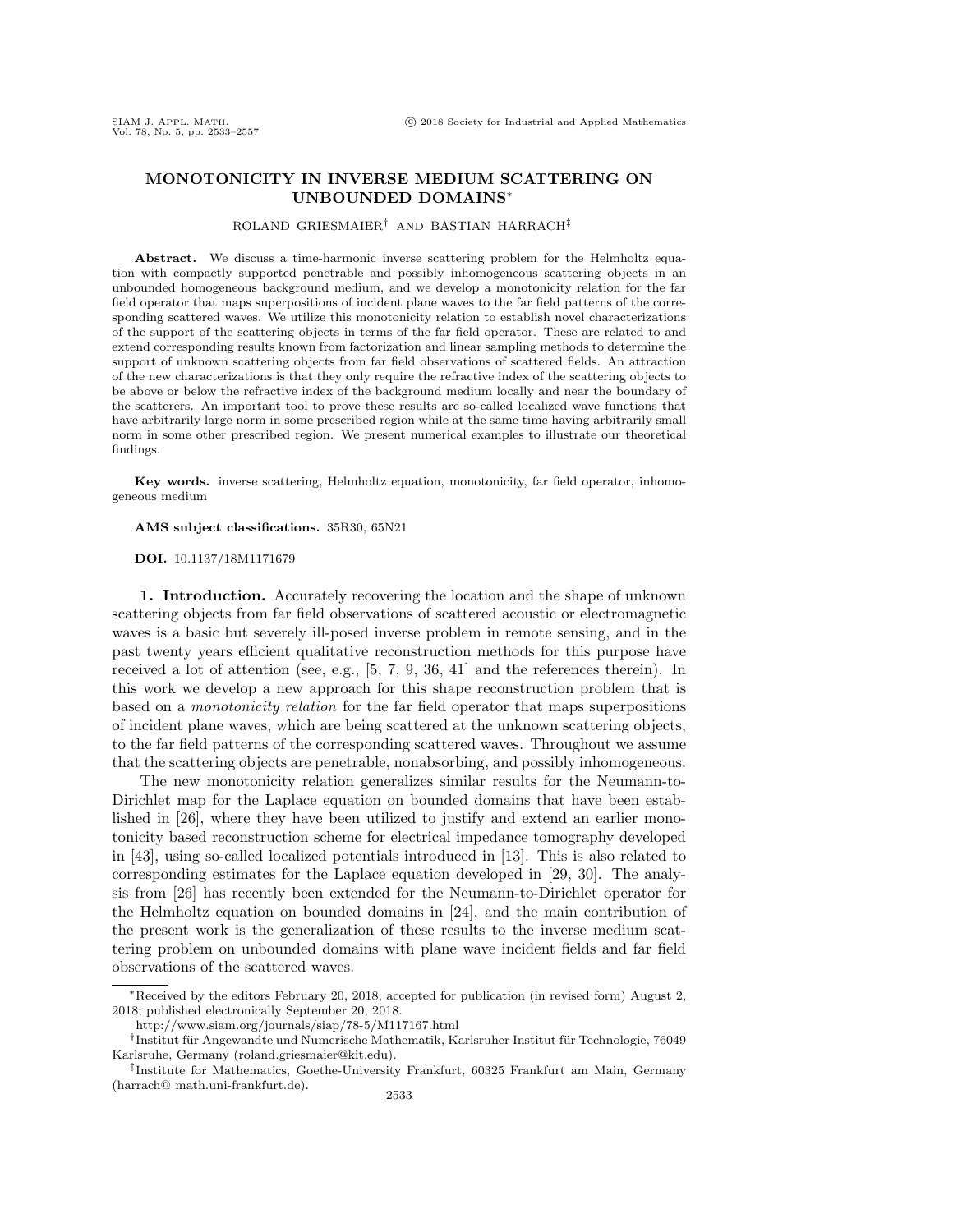## 2534 ROLAND GRIESMAIER AND BASTIAN HARRACH

The monotonicity relation for the far field operator essentially states that the real part of a suitable unitary transform of the difference of two far field operators corresponding to two different inhomogeneous media is positive or negative semidefinite up to a finite dimensional subspace if the difference of the corresponding refractive indices is either nonnegative or nonpositive pointwise almost everywhere. This can be translated into criteria and algorithms for shape reconstruction by comparing a given (or observed) far field operator to various virtual (or simulated) far field operators corresponding to a sufficiently small or large index of refraction on some probing domains to decide whether these probing domains are contained inside the support of the unknown scattering objects or whether the probing domains contain the unknown scattering objects. In fact the situation is even more favorable, since it turns out to be sufficient to compare the given far field operator to linearized versions of the probing far field operators, i.e., Born far field operators, which can be simulated numerically very efficiently. An advantage of these new characterizations is that they only require the refractive index of the scattering object to be above or below the refractive index of the background medium locally and near the boundary of the scatterers, i.e., they apply to a large class of so-called indefinite scatterers.

Besides the monotonicity relation, the second main ingredient of our analysis are so-called *localized wave functions*, which are special solutions to scattering problems corresponding to suitably chosen incident waves that have arbitrarily large norm on some prescribed region  $B \subseteq \mathbb{R}^d$ , while at the same time having arbitrarily small norm on a different prescribed region  $D \subseteq \mathbb{R}^d$ , assuming that  $\mathbb{R}^d \setminus \overline{D}$  is connected and  $B \nsubseteq D$ . This generalizes corresponding results on so-called localized potentials for the Laplace equation established in [\[13\]](#page-23-2). The arguments that we use to prove the existence of such localized wave functions are inspired by the analysis of the factorization method (see [\[4,](#page-22-3) [31,](#page-23-6) [32,](#page-23-7) [33\]](#page-23-8) for the origins of the method and [\[16,](#page-23-9) [19,](#page-23-10) [36\]](#page-23-0) for recent overviews) and of the linear sampling method for the inverse medium scattering problem (see, e.g., [\[5,](#page-22-0) [7,](#page-22-1) [8\]](#page-22-4)).

It is interesting to note that the characterizations of the support of the scattering objects in terms of the far field operator developed in this work are independent of so-called transmission eigenvalues (see, e.g., [\[5,](#page-22-0) [6,](#page-22-5) [9,](#page-22-2) [39\]](#page-24-2)). On the other hand, the monotonicity relation for the far field operator is somewhat related to well-known monotonicity principles for the phases of the eigenvalues of the so-called scattering operator, which have been discussed, e.g., in [\[37\]](#page-23-11), where they have actually been utilized to characterize transmission eigenvalues. The latter have recently been extended to monotonicity relations for the difference of far field operators in [\[38\]](#page-23-12) that are closely related to our results. Our work substantially extends the results in [\[38\]](#page-23-12), using very different analytical tools.

For further recent contributions on monotonicity based reconstruction methods for various inverse problems for partial differential equations we refer to [\[2,](#page-22-6) [3,](#page-22-7) [10,](#page-22-8) [11,](#page-23-13) [12,](#page-23-14) [20,](#page-23-15) [21,](#page-23-16) [22,](#page-23-17) [23,](#page-23-18) [27,](#page-23-19) [40,](#page-24-3) [42,](#page-24-4) [44,](#page-24-5) [45,](#page-24-6) [46\]](#page-24-7). We further note that this approach has also been utilized to obtain theoretical uniqueness results for inverse problems (see, e.g., [\[1,](#page-22-9) [17,](#page-23-20) [18,](#page-23-21) [25,](#page-23-22) [28\]](#page-23-23)).

The outline of this article is as follows. After briefly introducing the mathematical setting of the scattering problem in section [2,](#page-2-0) we develop the monotonicity relation for the far field operator in section [3.](#page-4-0) In section [4](#page-10-0) we discuss the existence of localized wave functions for the Helmholtz equation in unbounded domains, and we use them to provide a converse of the monotonicity relation from section [3.](#page-4-0) In section [5](#page-14-0) we establish rigorous characterizations of the support of scattering objects in terms of the far field operator. An efficient and suitably regularized numerical implementation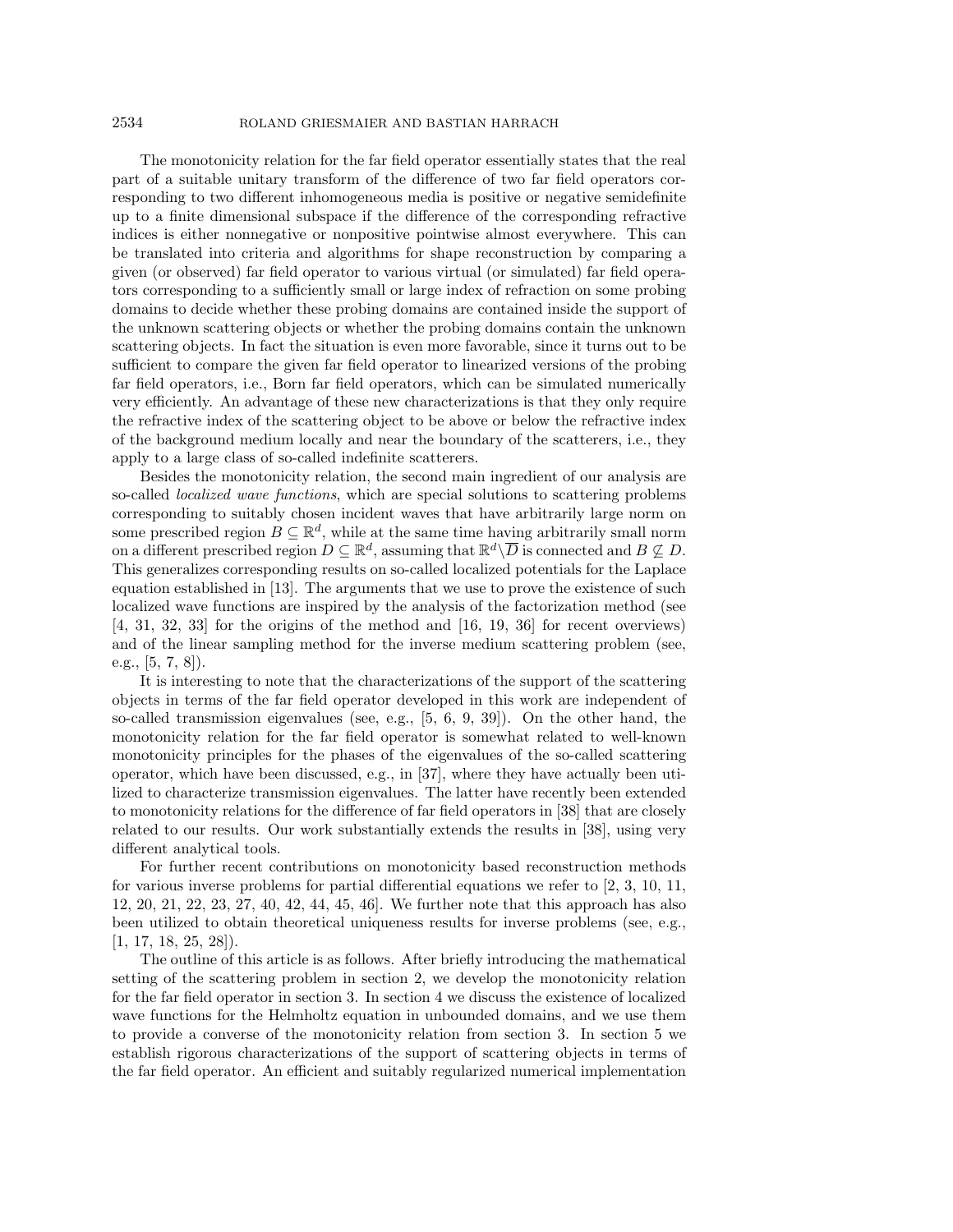of these criteria is beyond the scope of this article, but we discuss a preliminary algorithm and two numerical examples for the sign definite case (i.e., when the refractive index of the scattering objects is either above or below the refractive index of the background medium) in section [6](#page-18-0) to illustrate our theoretical findings. This preliminary algorithm cannot be considered competitive when compared against state-of-the-art implementations of linear sampling or factorization methods, but, as outlined in our final remarks, this may change in the future.

<span id="page-2-0"></span>2. Scattering by an inhomogeneous medium. We use the Helmholtz equation as a simple model for the propagation of time-harmonic acoustic or electromagnetic waves in an isotropic nonabsorbing inhomogeneous medium in  $\mathbb{R}^d$ ,  $d = 2, 3$ . Assuming that the inhomogeneity is compactly supported, the refractive index can be written as  $n^2 = 1 + q$  with a real-valued *contrast function*  $q \in L_{0,+}^{\infty}(\mathbb{R}^d)$ , where  $L_{0,+}^{\infty}(\mathbb{R}^d)$  denotes the space of compactly supported  $L^{\infty}$ -functions satisfying  $q > -1$ a.e. on  $\mathbb R^d$ .

<span id="page-2-5"></span><span id="page-2-4"></span>The wave motion caused by an *incident field*  $u^i$  satisfying

$$
(2.1) \qquad \Delta u^i + k^2 u^i = 0 \qquad \text{in } \mathbb{R}^d,
$$

with *wave number*  $k > 0$ , that is being scattered at the inhomogeneous medium is described by the *total field*  $u_q$ , which is a superposition

$$
(2.2a) \t\t u_q = u^i + u_q^s
$$

of the incident field and the *scattered field*  $u_q^s$  such that the Helmholtz equation

<span id="page-2-1"></span>(2.2b) 
$$
\Delta u_q + k^2 n^2 u_q = 0 \quad \text{in } \mathbb{R}^d
$$

is satisfied together with the Sommerfeld radiation condition

<span id="page-2-2"></span>(2.2c) 
$$
\lim_{r \to \infty} r^{\frac{d-1}{2}} \left( \frac{\partial u_q^s}{\partial r}(x) - i k u_q^s(x) \right) = 0, \qquad r = |x|,
$$

uniformly with respect to all directions  $x/|x| \in S^{d-1}$ .

Remark 2.1. Throughout this work, Helmholtz equations are always to be understood in distributional (or weak) sense. For instance,  $u_q \in H^1_{loc}(\mathbb{R}^d)$  is a solution to [\(2.2b\)](#page-2-1) if and only if

$$
\int_{\mathbb{R}^d} (\nabla u_q \cdot \nabla v - k^2 n^2 u_q v) \, \mathrm{d}x = 0 \qquad \text{for all } v \in C_0^{\infty}(\mathbb{R}^d).
$$

Accordingly, standard regularity results yield smoothness of  $u_q$  and  $u_q^s$  in  $\mathbb{R}^d \setminus \overline{B_R(0)}$ , where  $B_R(0)$  is a ball containing the support of the contrast function supp(q), and the entire solution  $u^i$  is smooth throughout  $\mathbb{R}^d$ . In particular the Sommerfeld radiation condition [\(2.2c\)](#page-2-2) is well defined.<sup>[1](#page-2-3)</sup>

LEMMA 2.2. Suppose that the incident field  $u^i \in H^1_{loc}(\mathbb{R}^d)$  satisfies [\(2.1\)](#page-2-4); then the scattering problem [\(2.2\)](#page-2-5) has a unique solution  $u_q \in \widetilde{H}^1_{loc}(\mathbb{R}^d)$ . Furthermore, the scattered field  $u_q^s = u_q - u^i \in H_{loc}^1(\mathbb{R}^d)$  has the asymptotic behavior

<span id="page-2-3"></span><sup>&</sup>lt;sup>1</sup>As usual, we call a (weak) solution to a Helmholtz equation on an unbounded domain that satisfies the Sommerfeld radiation condition a radiating solution.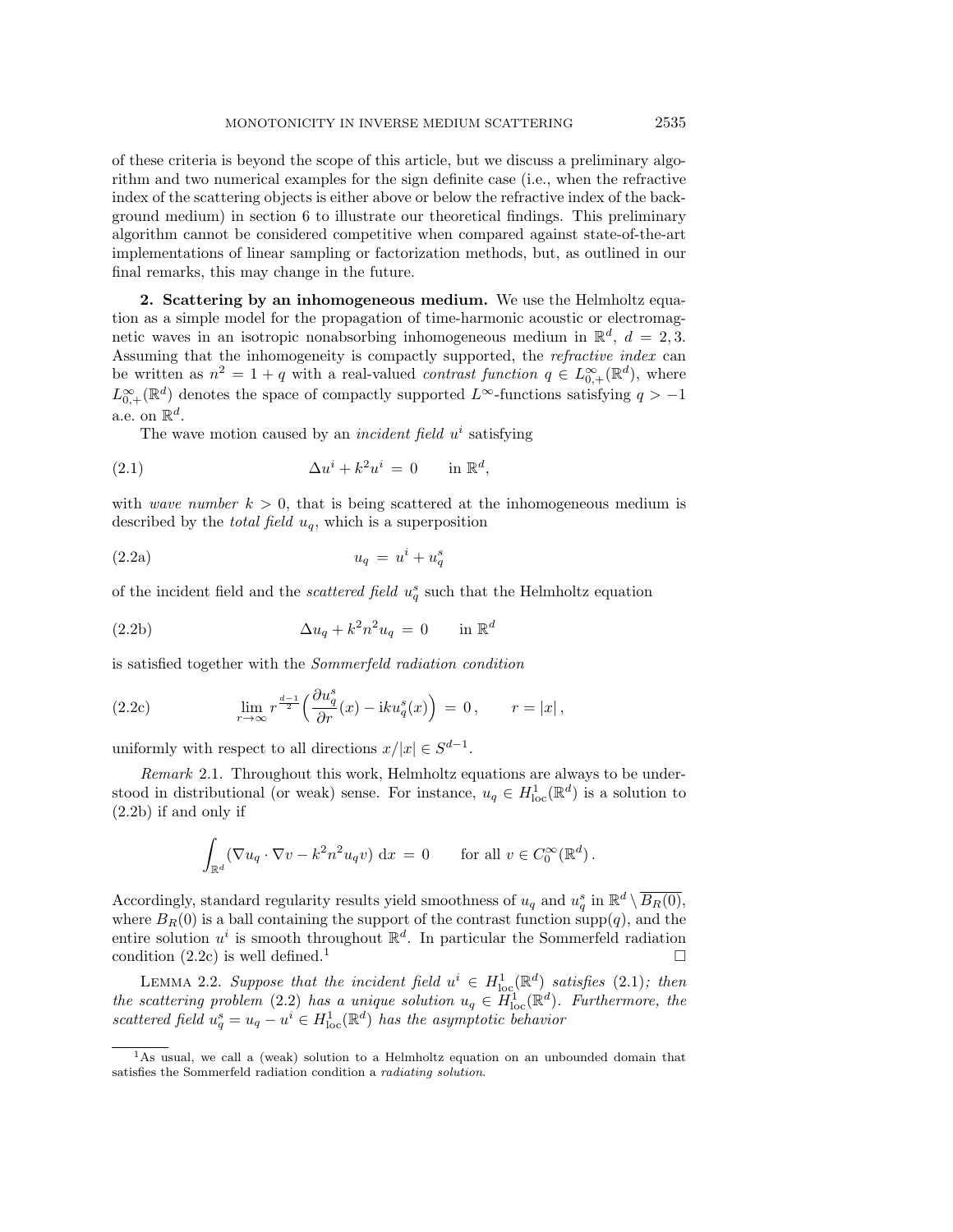2536 ROLAND GRIESMAIER AND BASTIAN HARRACH

<span id="page-3-4"></span>(2.3) 
$$
u_q^s(x) = C_d \frac{e^{ik|x|}}{|x|^{\frac{d-1}{2}}} u_q^{\infty}(\hat{x}) + O(|x|^{-\frac{d+1}{2}}), \qquad |x| \to \infty,
$$

uniformly in all directions  $\widehat x := x/|x| \in S^{d-1}$ , where

<span id="page-3-0"></span>(2.4) 
$$
C_d = e^{i\pi/4} / \sqrt{8\pi k}
$$
 if  $n = 2$  and  $C_d = 1/(4\pi)$  if  $n = 3$ ,

and the far field pattern  $u_q^{\infty}$  is given by

<span id="page-3-6"></span>
$$
(2.5) \t u_q^{\infty}(\hat{x}) = \int_{\partial B_R(0)} \left( u_q^s(y) \frac{\partial e^{-ik\hat{x} \cdot y}}{\partial \nu_y} - e^{-ik\hat{x} \cdot y} \frac{\partial u_q^s}{\partial \nu}(y) \right) ds(y), \quad \hat{x} \in S^{d-1}.
$$

Proof. The unique solvability follows, e.g., immediately from [\[9,](#page-22-2) Thm. 8.7] (see also  $[34, Thm. 6.9]$  $[34, Thm. 6.9]$ , and the farfield asymptotics are, e.g., shown in  $[9, Thm. 2.6]$  $[9, Thm. 2.6]$ .  $\square$ 

For the special case of a *plane wave incident field*  $u^i(x; \theta) := e^{ik\theta \cdot x}$ , we explicitly indicate the dependence on the *incident direction*  $\theta \in S^{d-1}$  by a second argument, and accordingly we write  $u_q(\cdot; \theta)$ ,  $u_q^s(\cdot; \theta)$ , and  $u_q^{\infty}(\cdot; \theta)$  for the corresponding scattered field, total field, and far field pattern, respectively. As usual, we collect the far field patterns  $u_0^\infty(\hat{x}; \theta)$  for all possible observation and incident directions  $\hat{x}, \theta \in S^{d-1}$  in the fan field energter. the far field operator

<span id="page-3-7"></span>(2.6) 
$$
F_q: L^2(S^{d-1}) \to L^2(S^{d-1}), \quad (F_q g)(\hat{x}) := \int_{S^{d-1}} u_q^{\infty}(\hat{x}; \theta) g(\theta) \, ds(\theta),
$$

which is compact and normal (see, e.g.,  $[9, Thm. 3.24]$  $[9, Thm. 3.24]$ ). Moreover, the scattering operator is defined by

<span id="page-3-2"></span>(2.7) 
$$
\mathcal{S}_q: L^2(S^{d-1}) \to L^2(S^{d-1}), \quad \mathcal{S}_q g := (I + 2ik|C_d|^2 F_q)g,
$$

where  $C_d$  is again the constant from [\(2.4\)](#page-3-0). The operator  $\mathcal{S}_q$  is unitary, and consequently the eigenvalues of  $F_q$  lie on the circle of radius  $1/(2k|C_d|^2)$  centered in  $i/(2k|C_d|^2)$  in the complex plane (cf., e.g., [\[9,](#page-22-2) pp. 285–286]).

By linearity, for any given function  $g \in L^2(S^{d-1})$ , the solution to the direct scattering problem [\(2.2\)](#page-2-5) with incident field

<span id="page-3-1"></span>(2.8a) 
$$
u_g^i(x) = \int_{S^{d-1}} e^{ikx \cdot \theta} g(\theta) ds(\theta), \qquad x \in \mathbb{R}^d,
$$

is given by

<span id="page-3-5"></span>(2.8b) 
$$
u_{q,g}(x) = \int_{S^{d-1}} u_q(x;\theta)g(\theta) ds(\theta), \qquad x \in \mathbb{R}^d,
$$

and the corresponding scattered field

<span id="page-3-3"></span>(2.8c) 
$$
u_{q,g}^s(x) = \int_{S^{d-1}} u_q^s(x;\theta)g(\theta) ds(\theta), \qquad x \in \mathbb{R}^d,
$$

has the far field pattern  $u_{q,g}^{\infty} = F_q g$  satisfying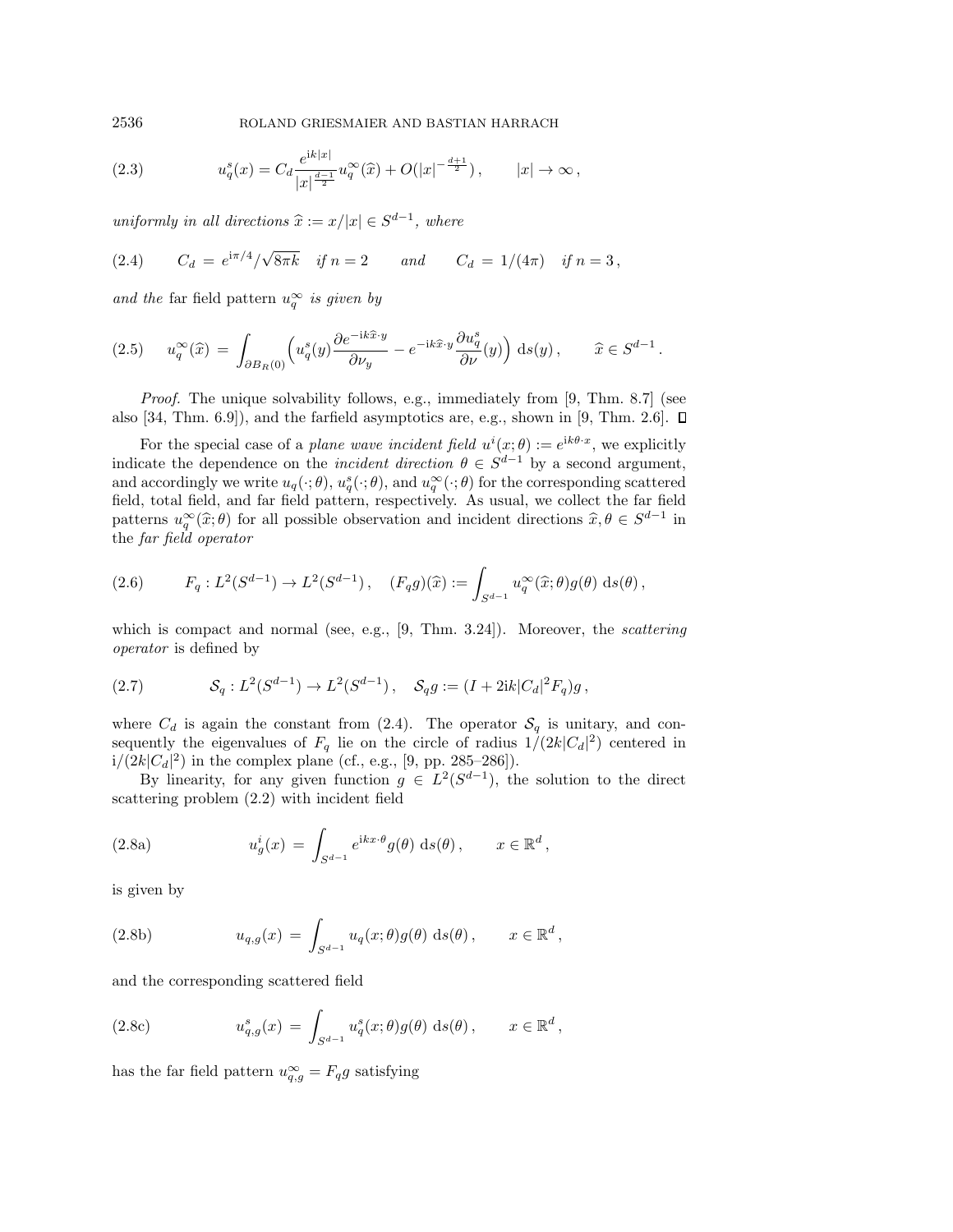MONOTONICITY IN INVERSE MEDIUM SCATTERING 2537

<span id="page-4-5"></span>
$$
(2.8d) \ u_{q,g}^{\infty}(\widehat{x}) = \int_{\partial B_R(0)} \left( u_{q,g}^s(y) \frac{\partial e^{-ik\widehat{x} \cdot y}}{\partial \nu_y} - e^{-ik\widehat{x} \cdot y} \frac{\partial u_{q,g}^s}{\partial \nu}(y) \right) \, \mathrm{d}s(y) \,, \qquad \widehat{x} \in S^{d-1} \,.
$$

Incident fields as in [\(2.8a\)](#page-3-1) are usually called Herglotz wave functions.

<span id="page-4-0"></span>3. A monotonicity relation for the far field operator. We will frequently be discussing relative orderings compact self-adjoint operators. The following exten-sion of the Loewner order was introduced in [\[24\]](#page-23-5). Let  $A, B: X \rightarrow X$  be two compact self-adjoint linear operators on a Hilbert space  $X$ . We write

$$
A \leq_r B \qquad \text{for some } r \in \mathbb{N}
$$

if  $B - A$  has at most r negative eigenvalues. Similarly, we write  $A \leq_{fin} B$  if  $A \leq_r B$ holds for some  $r \in \mathbb{N}$ , and the notations  $A \geq_r B$  and  $A \geq_{fin} B$  are defined accordingly.

The following result was shown in [\[24,](#page-23-5) Cor. 3.3].

LEMMA 3.1. Let  $A, B: X \rightarrow X$  be two compact self-adjoint linear operators on a Hilbert space X with scalar product  $\langle \cdot , \cdot \rangle$ , and let  $r \in \Bbb N$ . Then the following statements are equivalent:

- (a)  $A \leq_r B$ .
- (b) There exists a finite dimensional subspace  $V \subseteq X$  with  $\dim(V) \leq r$  such that

$$
\langle (B-A)v, v \rangle \ge 0 \quad \text{for all } v \in V^{\perp}.
$$

In particular this lemma shows that  $\leq_{fin}$  and  $\geq_{fin}$  are transitive relations (see [\[24,](#page-23-5) Lem. 3.4) and thus preorders. We use this notation in the following *monotonicity* relation for the far field operator.

<span id="page-4-4"></span>THEOREM 3.2. Let  $q_1, q_2 \in L_{0,+}^{\infty}(\mathbb{R}^d)$ . Then there exists a finite dimensional subspace  $V \subseteq L^2(S^{d-1})$  such that

<span id="page-4-1"></span>
$$
(3.1) \ \operatorname{Re} \Bigl( \int_{S^{d-1}} g \, \overline{\mathcal{S}_{q_1}^*(F_{q_2} - F_{q_1})g} \, \, ds \Bigr) \, \ge \, k^2 \int_{\mathbb{R}^d} (q_2 - q_1) |u_{q_1,g}|^2 \, \, dx \quad \text{for all } g \in V^{\perp} \, .
$$

In particular

<span id="page-4-2"></span>(3.2) 
$$
q_1 \leq q_2 \qquad \text{implies that} \qquad \text{Re}(\mathcal{S}_{q_1}^* F_{q_1}) \leq_{\text{fin}} \text{Re}(\mathcal{S}_{q_1}^* F_{q_2}),
$$

where as usual the real part of a linear operator  $A: X \rightarrow X$  on a Hilbert space X is the self-adjoint operator given by  $\text{Re}(A) := \frac{1}{2}(A + A^*)$ .

<span id="page-4-3"></span>Remark 3.3. Since the scattering operators  $S_1$  and  $S_2$  are unitary, we find using [\(2.7\)](#page-3-2) that

$$
\mathcal{S}_{q_1}^*(F_{q_2} - F_{q_1}) = \frac{1}{2ik|C_d|^2} \mathcal{S}_{q_1}^*(\mathcal{S}_{q_2} - \mathcal{S}_{q_1}) = \frac{1}{2ik|C_d|^2} (\mathcal{S}_{q_1}^*\mathcal{S}_{q_2} - I)
$$
  
=  $\left(\frac{1}{2ik|C_d|^2} (I - \mathcal{S}_{q_2}^*\mathcal{S}_{q_1})\right)^* = \left(\frac{1}{2ik|C_d|^2} \mathcal{S}_{q_2}^*(\mathcal{S}_{q_2} - \mathcal{S}_{q_1})\right)^* = \left(\mathcal{S}_{q_2}^*(F_{q_2} - F_{q_1})\right)^*.$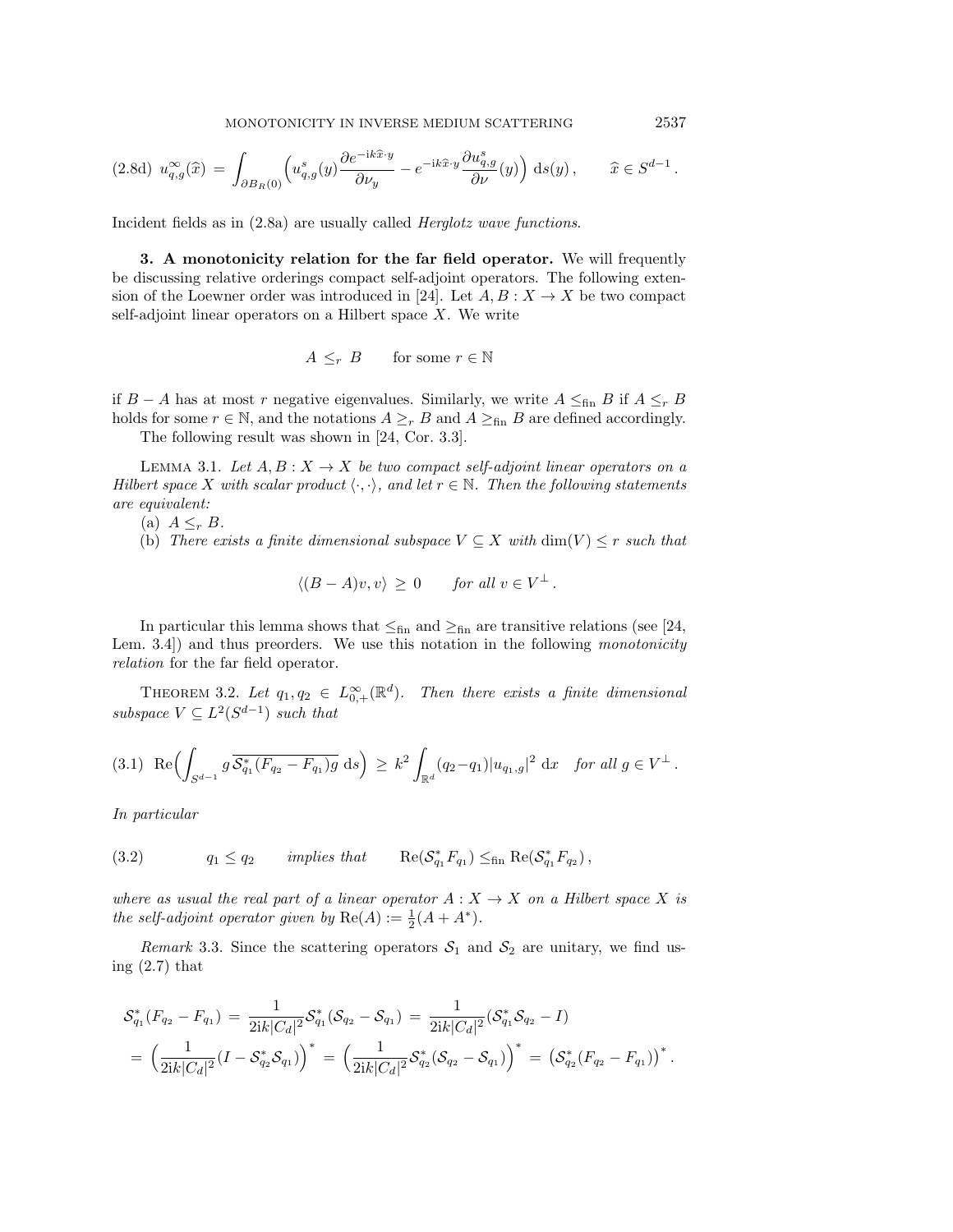Recalling that the eigenvalues of a compact linear operator and of its adjoint are complex conjugates of each other, we conclude that the spectra of  $\text{Re}(\mathcal{S}_{q_1}^*(F_{q_2} - F_{q_1}))$ and Re $(\mathcal{S}_{q_2}^*(F_{q_2} - F_{q_1}))$  coincide. Consequently, the monotonicity relations  $(3.1)$ – $(3.2)$ remain true if we replace  $\mathcal{S}_{q_1}^*$  by  $\mathcal{S}_{q_2}^*$  in these formulas.

Interchanging the roles of  $q_1$  and  $q_2$ , except for  $\mathcal{S}_{q_1}^*$  (see Remark [3.3\)](#page-4-3), we may restate Theorem [3.2](#page-4-4) as follows.

<span id="page-5-3"></span>COROLLARY 3.4. Let  $q_1, q_2 \in L_{0,+}^{\infty}(\mathbb{R}^d)$ . Then there exists a finite dimensional subspace  $V \subseteq L^2(S^{d-1})$  such that

<span id="page-5-4"></span>
$$
(3.3) \ \operatorname{Re} \Bigl( \int_{S^{d-1}} g \overline{\mathcal{S}_{q_1}^*(F_{q_2} - F_{q_1})g} \ ds \Bigr) \le k^2 \int_{\mathbb{R}^d} (q_2 - q_1) |u_{q_2,g}|^2 \ dx \quad \text{for all } g \in V^{\perp}.
$$

Remark 3.5. A well-known monotonicity principle for the phases of the eigenvalues of the far field operator, which has been discussed, e.g., in [\[37,](#page-23-11) Lem. 4.1], can be rephrased as  $\text{Re}(F_q) \geq_{fin} 0$  if  $q > 0$  and  $\text{Re}(F_q) \leq_{fin} 0$  if  $q < 0$  a.e. on the support of the contrast function supp $(q)$ . This result can now also be obtained as a special case of [\(3.1\)](#page-4-1) in Theorem [3.2](#page-4-4) with  $q_1 = 0$  and  $q_2 = q$  if  $q > 0$  (or  $q_1 = q$  and  $q_2 = 0$  and  $\mathcal{S}_{q_1}^*$  replaced by  $\mathcal{S}_{q_2}^*$  (see Remark [3.3\)](#page-4-3) if  $q < 0$ ).

The monotonicity relation [\(3.2\)](#page-4-2), which is a consequence of the stronger result  $(3.1)$ , has already been established in [\[38,](#page-23-12) Lem. 3], using rather different techniques.  $\square$ 

The proof of Theorem [3.2](#page-4-4) is a simple corollary of the following lemmas. We begin by summarizing some useful identities for the solution of the scattering problem [\(2.2\)](#page-2-5).

LEMMA 3.6. Let  $q \in L_{0,+}^{\infty}(\mathbb{R}^d)$ ,  $n^2 = 1 + q$ , and let  $B_R(0)$  be a ball containing  $supp(q)$ . Then

<span id="page-5-1"></span>(3.4) 
$$
\int_{S^{d-1}} g \overline{F_q g} ds = k^2 \int_{B_R(0)} qu_g^i \overline{u_{q,g}} dx \quad \text{for all } g \in L^2(S^{d-1}),
$$

and, for any  $v \in H^1(B_R(0)),$ 

<span id="page-5-0"></span>
$$
(3.5) \int_{B_R(0)} (\nabla u_{q,g}^s \cdot \nabla v - k^2 n^2 u_{q,g}^s v) dx - \int_{\partial B_R(0)} v \frac{\partial u_{q,g}^s}{\partial \nu} ds = k^2 \int_{B_R(0)} q u_g^i v dx.
$$

Furthermore, if  $q_1, q_2 \in L_{0,+}^{\infty}(\mathbb{R}^d)$  and  $B_R(0)$  is a ball containing supp $(q_1) \cup$  ${\rm supp}(q_2)$ , then, for any  $j, l \in \{ 1, 2\}$ ,

<span id="page-5-2"></span>(3.6) 
$$
\int_{\partial B_R(0)} \left( u_{q_j,g}^s \frac{\overline{\partial u_{q_l,g}^s}}{\partial \nu} - \overline{u_{q_l,g}^s} \frac{\partial u_{q_j,g}^s}{\partial \nu} \right) ds = -2ik|C_d|^2 \int_{S^{d-1}} F_{q_j} g \overline{F_{q_l} g} ds,
$$

where  $C_d$  denotes the constant from  $(2.4)$ .

*Proof.* Let  $g \in L^2(S^{d-1})$ ; then the scattered field  $u_{q,g}^s \in H_{\text{loc}}^1(\mathbb{R}^d)$  from  $(2.8c)$ solves

$$
\Delta u_{q,g}^s + k^2 n^2 u_{q,g}^s = -\Delta u_{q,g}^i - k^2 n^2 u_{q,g}^i = -k^2 q u_{q,g}^i \quad \text{in } B_R(0),
$$

and accordingly Green's formula shows that, for any  $v \in H^1(B_R(0)),$ 

$$
\int_{B_R(0)} \nabla u_{q,g}^s \cdot \nabla v \, dx = \int_{\partial B_R(0)} v \frac{\partial u_{q,g}^s}{\partial \nu} \, ds + k^2 \int_{B_R(0)} n^2 u_{q,g}^s v \, dx + k^2 \int_{B_R(0)} q u_{q,g}^i v \, dx,
$$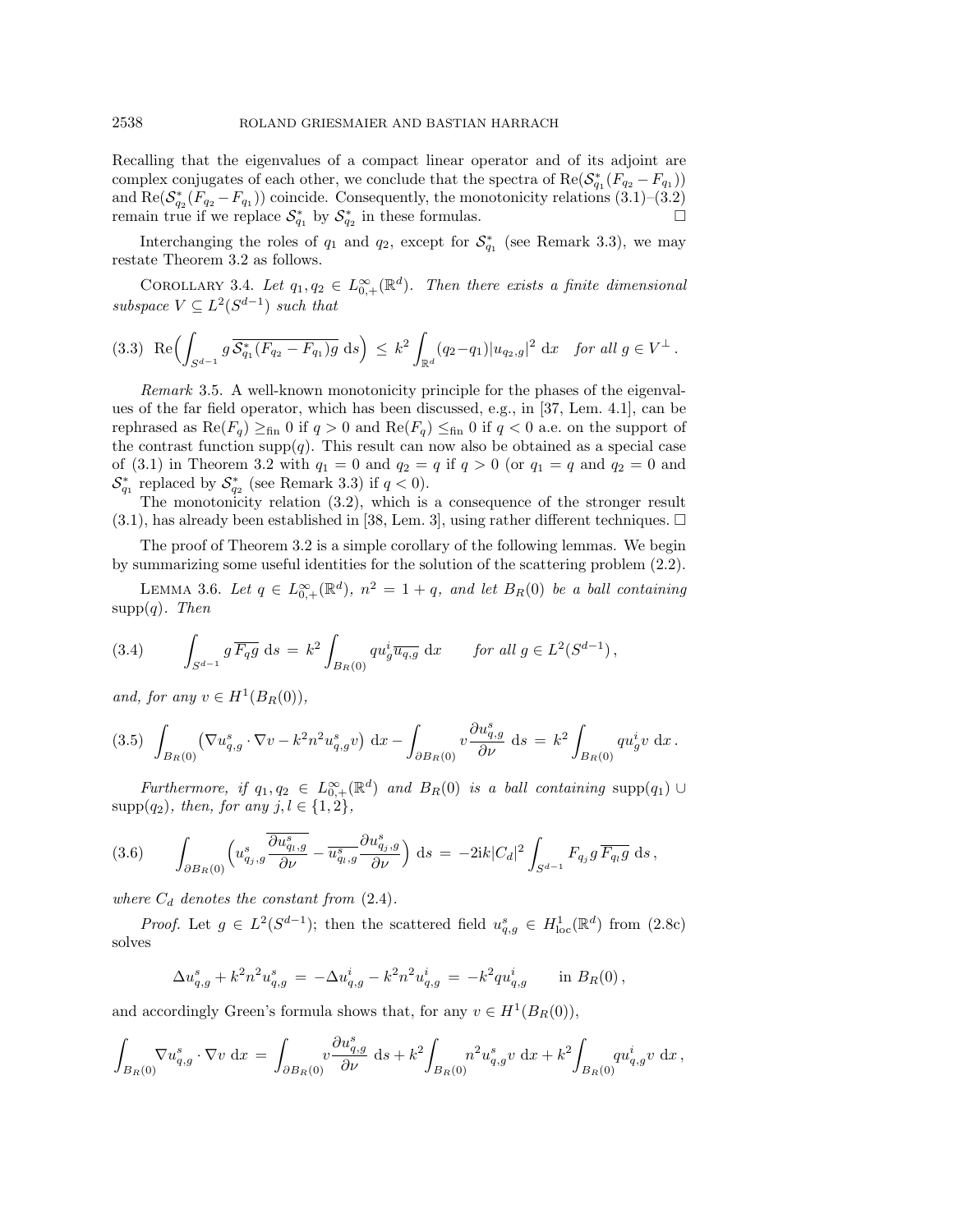which proves  $(3.5)$ .

Likewise, we obtain from [\(2.8d\)](#page-4-5) and Green's formula that

$$
u_{q,g}^{\infty}(\theta) = \int_{\partial B_R(0)} \left( u_{q,g}^s(y) \frac{\partial e^{-ik\theta \cdot y}}{\partial \nu_y} - e^{-ik\theta \cdot y} \frac{\partial u_{q,g}^s}{\partial \nu}(y) \right) ds(y)
$$
  
=  $k^2 \int_{B_R(0)} q(y) u_{q,g}(y) e^{-ik\theta \cdot y} dy$ ,

and thus

$$
\int_{S^{d-1}} g \overline{F_q g} ds = k^2 \int_{B_R(0)} q(y) \overline{u_{q,g}(y)} \int_{S^{d-1}} g(\theta) e^{ik\theta \cdot y} ds(\theta) dy.
$$

Using  $(2.8a)$  this shows  $(3.4)$ .

To see [\(3.6\)](#page-5-2) let  $r > R$ . Then  $u_{q_j,g}^s, u_{q_l,g}^s \in H_{\text{loc}}^1(\mathbb{R}^d)$  solve (for  $q = q_j$  and  $q = q_l$ )

$$
\Delta u_{q,g}^s + k^2 u_{q,g}^s = 0 \qquad \text{in $B_r(0) \setminus \overline{B_R(0)}$},
$$

and applying Green's formula we obtain that

<span id="page-6-1"></span>
$$
(3.7)\ \ \int_{\partial B_r(0)} \left(u^s_{q_j,g}\frac{\overline{\partial u^s_{q_l,g}}}{\partial \nu} - \overline{u^s_{q_l,g}}\frac{\partial u^s_{q_j,g}}{\partial \nu}\right)\,\mathrm{d}s\,=\,\int_{\partial B_R(0)} \left(u^s_{q_j,g}\frac{\overline{\partial u^s_{q_l,g}}}{\partial \nu} - \overline{u^s_{q_l,g}}\frac{\partial u^s_{q_j,g}}{\partial \nu}\right)\,\mathrm{d}s\,.
$$

Using the radiation condition [\(2.2c\)](#page-2-2) and the far field expansion [\(2.3\)](#page-3-4) (for  $q = q_j$  and  $q = q_l$ ) we find that, as  $r \rightarrow \infty$ ,

<span id="page-6-0"></span>(3.8) 
$$
\int_{\partial B_r(0)} \left( u_{q_j,g}^s \frac{\partial u_{q_i,g}^s}{\partial \nu} - \frac{u_{q_i,g}^s}{\partial \nu} \frac{\partial u_{q_j,g}^s}{\partial \nu} \right) ds = -2ik \int_{\partial B_r(0)} u_{q_j,g}^s \overline{u_{q_i,g}^s} ds + o(1) = -2ik |C_d|^2 \int_{S^{d-1}} F_{q_j} g \overline{F_{q_i} g} ds + o(1).
$$

Substituting [\(3.8\)](#page-6-0) into [\(3.7\)](#page-6-1) and letting  $r \rightarrow \infty$  finally gives [\(3.6\)](#page-5-2).

The next tool we will use to prove the monotonicity relation for the far field operator in Theorem [3.2](#page-4-4) is the following integral identity.

LEMMA 3.7. Let  $q_1, q_2 \in L_{0,+}^{\infty}(\mathbb{R}^d)$ , and let  $B_R(0)$  be a ball containing  $\text{supp}(q_1) \cup$ supp $(q_2)$ . Then, for any  $g \in L^2(S^{d-1})$ ,

<span id="page-6-2"></span>
$$
(3.9) \quad \int_{S^{d-1}} (g \overline{F_{q_2}g} - \overline{g} F_{q_1}g) ds + 2ik|C_d|^2 \int_{S^{d-1}} F_{q_1}g \overline{F_{q_2}g} ds + k^2 \int_{\mathbb{R}^d} (q_1 - q_2)|u_{q_1,g}|^2 dx
$$

$$
= \int_{B_R(0)} (|\nabla (u_{q_2,g}^s - u_{q_1,g}^s)|^2 - k^2 n_2^2 |u_{q_2,g}^s - u_{q_1,g}^s|^2) dx
$$

$$
- \int_{\partial B_R(0)} \overline{(u_{q_2,g}^s - u_{q_1,g}^s)} \frac{\partial (u_{q_2,g}^s - u_{q_1,g}^s)}{\partial \nu} ds.
$$

*Proof.* The identity [\(3.6\)](#page-5-2) (with  $j = 1$  and  $l = 2$ ) immediately implies that

 $\Box$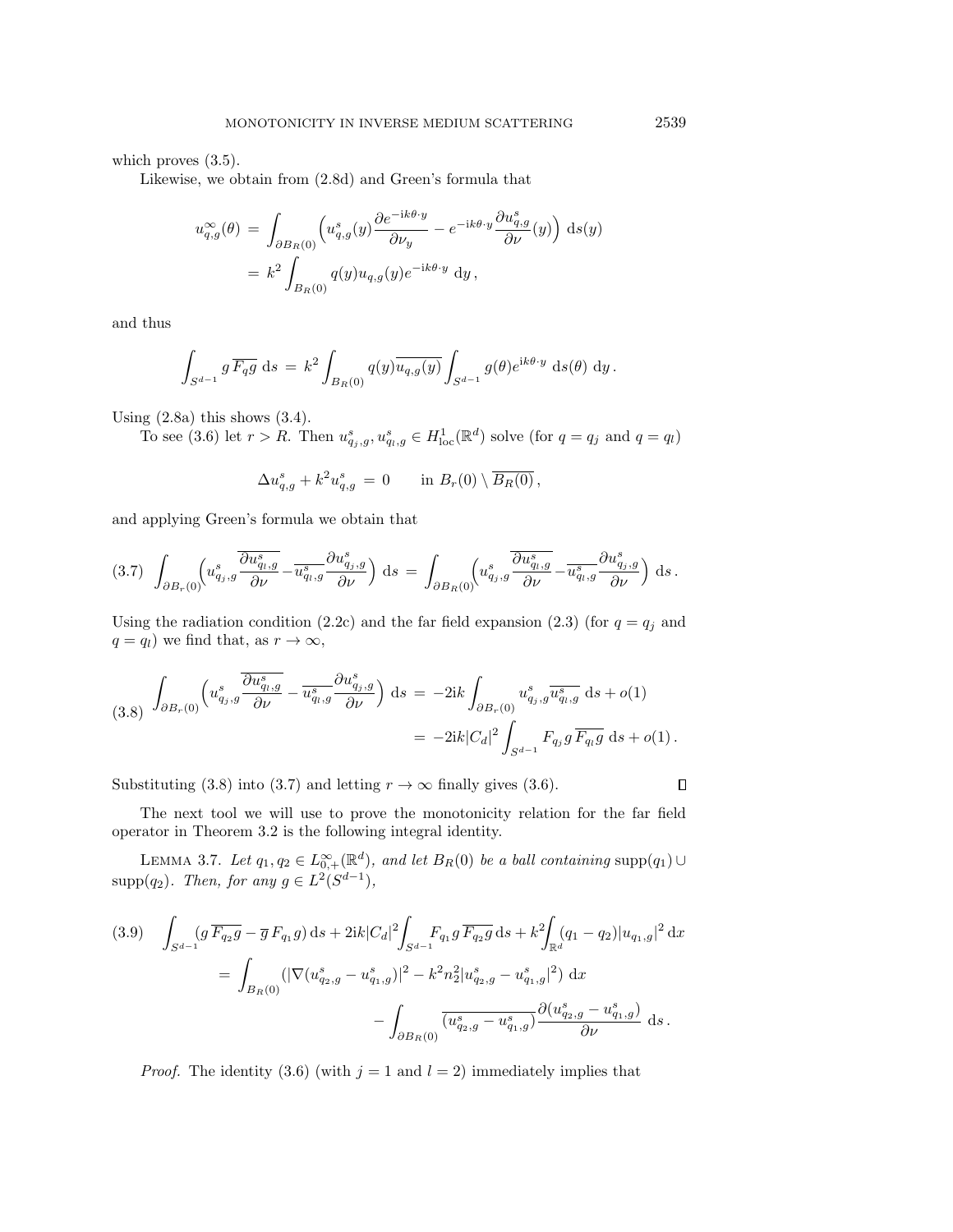$$
\label{eq:2} \begin{aligned} 2\operatorname{Re}&\int_{\partial B_R(0)}\overline{u^s_{q_1,g}}\frac{\partial u^s_{q_2,g}}{\partial \nu}\mathrm{~d}s\\ &=\int_{\partial B_R(0)}\left(\overline{u^s_{q_1,g}}\frac{\partial u^s_{q_2,g}}{\partial \nu}+\overline{u^s_{q_2,g}}\frac{\partial u^s_{q_1,g}}{\partial \nu}\right)\mathrm{~d}s - 2\mathrm{i}k|C_d|^2\int_{S^{d-1}}F_{q_1}g\,\overline{F_{q_2}g}\mathrm{~d}s\,. \end{aligned}
$$

Using this and [\(3.5\)](#page-5-0) we find that

$$
\int_{B_R(0)} \left( |\nabla u_{q_2,g}^s - \nabla u_{q_1,g}^s|^2 - k^2 n_2^2 |u_{q_2,g}^s - u_{q_1,g}^s|^2 \right) dx
$$
\n
$$
- \int_{\partial B_R(0)} \overline{(u_{q_2,g}^s - u_{q_1,g}^s)} \frac{\partial (u_{q_2,g}^s - u_{q_1,g}^s)}{\partial \nu} ds
$$
\n
$$
= \int_{B_R(0)} \left( |\nabla u_{q_2,g}^s|^2 - k^2 n_2^2 |u_{q_2,g}^s|^2 \right) dx + \int_{B_R(0)} \left( |\nabla u_{q_1,g}^s|^2 - k^2 n_2^2 |u_{q_1,g}^s|^2 \right) dx
$$
\n
$$
- 2 \operatorname{Re} \Bigl( \int_{B_R(0)} \left( \nabla u_{q_2,g}^s \cdot \overline{\nabla u_{q_1,g}^s} - k^2 n_2^2 u_{q_2,g}^s \overline{u_{q_1,g}^s} \right) dx - \int_{\partial B_R(0)} \overline{u_{q_1,g}^s} \frac{\partial u_{q_2,g}^s}{\partial \nu} ds \Bigr)
$$
\n
$$
+ 2ik |C_d|^2 \int_{S^{d-1}} F_{q_1} g \overline{F_{q_2} g} ds - \int_{\partial B_R(0)} \overline{u_{q_2,g}^s} \frac{\partial u_{q_2,g}^s}{\partial \nu} ds - \int_{\partial B_R(0)} \overline{u_{q_1,g}^s} \frac{\partial u_{q_1,g}^s}{\partial \nu} ds
$$
\n
$$
= k^2 \int_{B_R(0)} q_2 u_g^i \overline{u_{q_2,g}^s} dx - 2 \operatorname{Re} \Bigl( k^2 \int_{B_R(0)} q_2 u_g^i \overline{u_{q_1,g}^s} dx \Bigr) + k^2 \int_{B_R(0)} q_1 u_g^i \overline{u_{q_1,g}^s} dx
$$
\n
$$
+ k^2 \int_{B_R(0)} (q_1 - q_2) |u_{q_1,g}^s|^2 dx + 2ik |C_d|^2 \int_{S^{d-1}} F_{q_1} g \overline{F_{q_2}
$$

Further simple manipulations give

$$
\int_{B_{R}(0)} (|\nabla u_{q_{2},g}^{s} - \nabla u_{q_{1},g}^{s}|^{2} - k^{2}n_{2}^{2}|u_{q_{2},g}^{s} - u_{q_{1},g}^{s}|^{2}) dx \n- \int_{\partial B_{R}(0)} \overline{(u_{q_{2},g}^{s} - u_{q_{1},g}^{s})} \frac{\partial(u_{q_{2},g}^{s} - u_{q_{1},g}^{s})}{\partial \nu} ds \n= k^{2} \int_{B_{R}(0)} q_{2} u_{g}^{i} \overline{u_{q_{2},g}^{s}} dx - 2 \operatorname{Re} \left(k^{2} \int_{B_{R}(0)} (q_{2} - q_{1}) u_{g}^{i} \overline{u_{q_{1},g}^{s}} dx \right) \n- k^{2} \int_{B_{R}(0)} q_{1} \overline{u_{g}^{i}} u_{q_{1},g}^{s} dx - k^{2} \int_{B_{R}(0)} (q_{2} - q_{1}) |u_{q_{1},g}^{s}|^{2} dx + 2ik |C_{d}|^{2} \int_{S^{d-1}} F_{q_{1},g} \overline{F_{q_{2},g}} ds \n= k^{2} \int_{B_{R}(0)} q_{2} u_{g}^{i} \overline{u_{q_{2},g}} dx - k^{2} \int_{B_{R}(0)} q_{1} \overline{u_{g}^{i}} u_{q_{1},g} dx - k^{2} \int_{B_{R}(0)} (q_{2} - q_{1}) |u_{g}^{i}|^{2} dx \n- 2 \operatorname{Re} \left(k^{2} \int_{B_{R}(0)} (q_{2} - q_{1}) \overline{u_{g}^{i}} u_{q_{1},g}^{s} dx \right) - k^{2} \int_{B_{R}(0)} (q_{2} - q_{1}) |u_{q_{1},g}^{s}|^{2} dx \n+ 2ik |C_{d}|^{2} \int_{S^{d-1}} F_{q_{1},g} \overline{F_{q_{2},g}} ds \n= k^{2} \int_{B_{R}(0)} q_{2} u_{g}^{i} \overline{u_{q_{2},g}} dx - k^{2} \int_{B_{R}(0)} q_{1} \overline{u_{g}^{i}} u_{q_{1},g} dx - k^{2} \int_{B_{R}(0)} (q_{2} - q
$$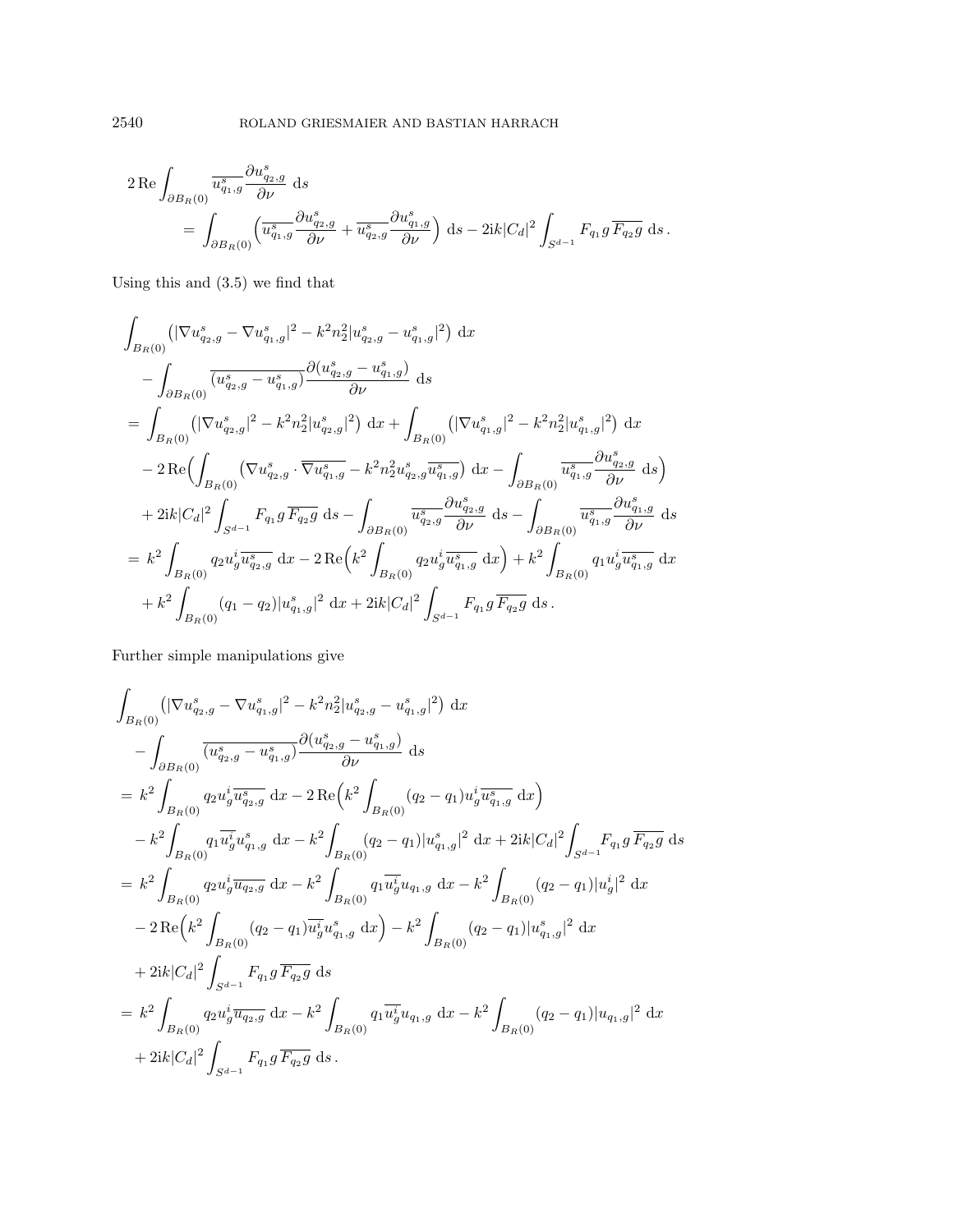Finally, applying [\(3.4\)](#page-5-1) we obtain that

$$
\int_{B_R(0)} \left( |\nabla u_{q_2,g}^s - \nabla u_{q_1,g}^s|^2 - k^2 n_2^2 |u_{q_2,g}^s - u_{q_1,g}^s|^2 \right) dx
$$
  

$$
- \int_{\partial B_R(0)} \overline{(u_{q_2,g}^s - u_{q_1,g}^s)} \frac{\partial (u_{q_2,g}^s - u_{q_1,g}^s)}{\partial \nu} ds
$$
  

$$
= \int_{S^{d-1}} (g \overline{F_{q_2}g} - \overline{g} F_{q_1}g) ds - k^2 \int_{B_R(0)} (q_2 - q_1) |u_{q_1,g}|^2 dx
$$
  

$$
+ 2ik |C_d|^2 \int_{S^{d-1}} F_{q_1}g \overline{F_{q_2}g} ds,
$$

which proves the assertion.

Remark 3.8. Since the adjoint of the scattering operator  $\mathcal{S}_{q_1}$  from [\(2.7\)](#page-3-2) is given by

$$
\mathcal{S}_{q_1}^* = I - 2ik|C_d|^2 F_{q_1}^*,
$$

we find that

$$
\mathcal{S}_{q_1}^*(F_{q_2} - F_{q_1}) = F_{q_2} - F_{q_1} - 2ik|C_d|^2(F_{q_1}^*F_{q_2} - F_{q_1}^*F_{q_1}),
$$

and accordingly,

$$
Re(S_{q_1}^*(F_{q_2} - F_{q_1})) = Re(F_{q_2} - F_{q_1} - 2ik|C_d|^2 F_{q_1}^* F_{q_2}).
$$

Therefore the real part of the first two terms on the left-hand side of [\(3.9\)](#page-6-2) fulfills

<span id="page-8-0"></span>(3.10)  
\n
$$
\operatorname{Re}\Big(\int_{S^{d-1}} (g \overline{F_{q_2}g} - \overline{g} F_{q_1}g) ds + 2ik|C_d|^2 \int_{S^{d-1}} F_{q_1}g \overline{F_{q_2}g} ds\Big)
$$
\n
$$
= \operatorname{Re}\Big(\int_{S^{d-1}} g \overline{(F_{q_2} - F_{q_1} - 2ik|C_d|^2 F_{q_1}^* F_{q_2})g} ds\Big)
$$
\n
$$
= \operatorname{Re}\Big(\int_{S^{d-1}} g \overline{\mathcal{S}_{q_1}^*(F_{q_2} - F_{q_1})g} ds\Big).
$$

The operator  $\mathcal{S}_{q_1}^*(F_{q_2} - F_{q_1})$  is compact and normal (see [\[38,](#page-23-12) Lem. 1]).

Next we consider the right-hand side of [\(3.9\)](#page-6-2), and we show that it is nonnegative if g belongs to the complement of a certain finite dimensional subspace  $V \subseteq L^2(S^{d-1})$ . To that end we denote by  $I : H^1(B_R(0)) \rightarrow H^1(B_R(0))$  the identity operator, by  $J : H^1(B_R(0)) \rightarrow L^2(B_R(0))$  the compact embedding, and accordingly we define, for any  $q \in L_{0,+}^{\infty}(\mathbb{R}^d)$  and any ball  $B_R(0)$  containing supp(q), the operator  $K: H^1(B_R(0)) \to H^1(B_R(0))$  by

$$
Kv\,:=\,J^*Jv\,,
$$

and  $K_q: H^1(B_R(0)) \to H^1(B_R(0))$  by

$$
K_q v := J^*((1+q)Jv).
$$

Then K and  $K_q$  are compact self-adjoint linear operators, and, for any  $v \in H^1(B_R(0)),$ 

$$
\left\langle (I - K - k^2 K_q) v, v \right\rangle_{H^1(B_R(0))} = \int_{B_R(0)} (|\nabla v|^2 - k^2 (1+q) |v|^2) dx.
$$

 $\Box$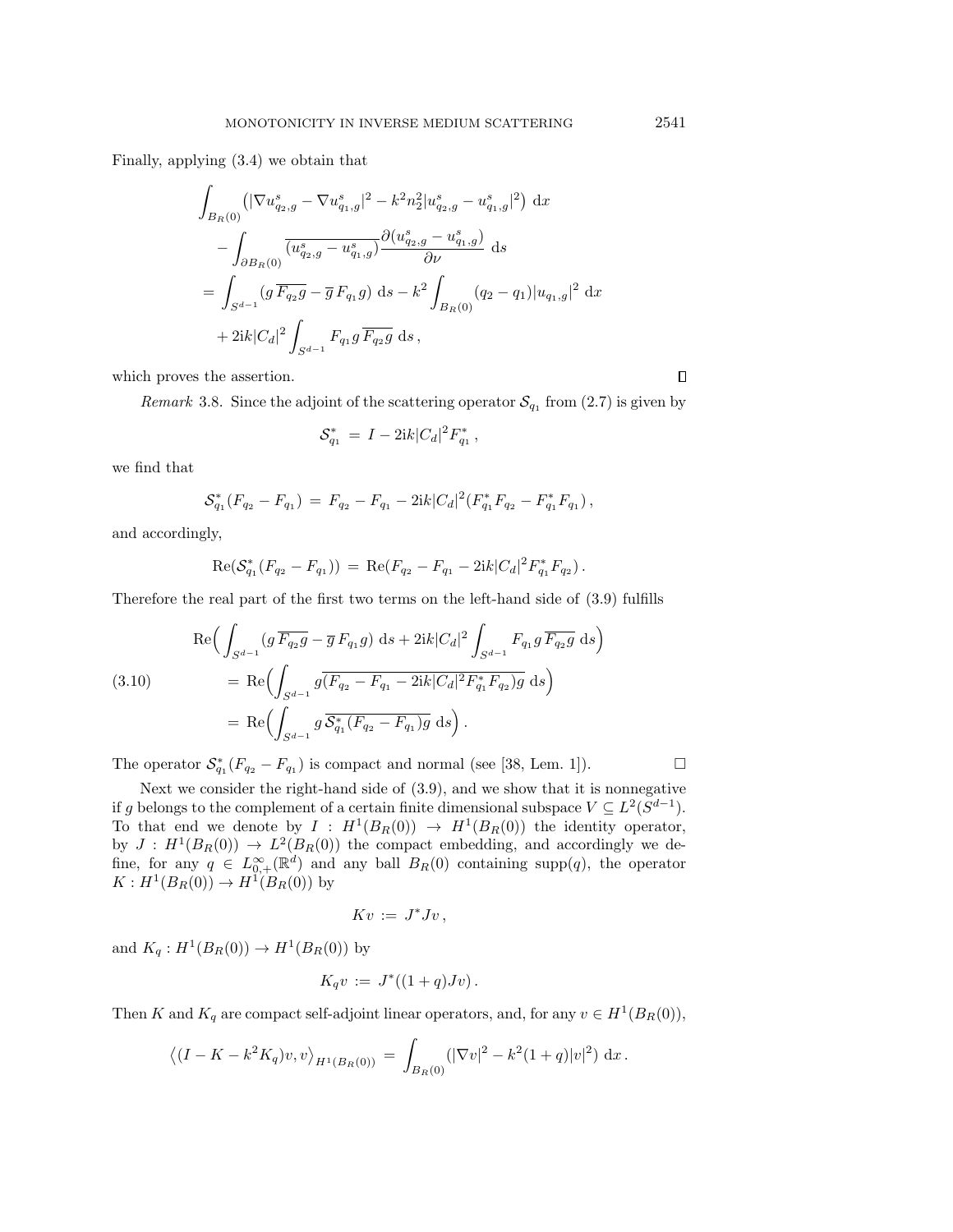For  $0 < \varepsilon < R$  we denote by  $N_{\varepsilon} : H^1(B_R(0)) \to L^2(\partial B_R(0))$  the bounded linear operator that maps  $v \in H^1(B_R(0))$  to the normal derivative  $\partial v_\varepsilon / \partial \nu$  on  $\partial B_R(0)$  of the radiating solution to the exterior boundary value problem

$$
\Delta v_{\varepsilon} + k^2 v_{\varepsilon} = 0 \quad \text{in } \mathbb{R}^d \setminus \overline{B_{R-\varepsilon}(0)}, \qquad v_{\varepsilon} = v \quad \text{on } \partial B_{R-\varepsilon}(0),
$$

and  $\Lambda : L^2(\partial B_R(0)) \to L^2(\partial B_R(0))$  denotes the compact exterior Neumann-to-Dirichlet operator that maps  $\psi \in L^2(\partial B_R(0))$  to the trace  $w|_{\partial B_R(0)}$  of the radiating solution to

$$
\Delta w + k^2 w = 0 \quad \text{in } \mathbb{R}^d \setminus \overline{B_R(0)}, \qquad \frac{\partial w}{\partial \nu} = \psi \quad \text{on } \partial B_R(0)
$$

(see, e.g., [\[9,](#page-22-2) pp.  $51-55$ ]). Then,

$$
N_{\varepsilon}v = \frac{\partial v}{\partial \nu}\Big|_{\partial B_R(0)} \quad \text{and} \quad \Lambda N_{\varepsilon} = v|_{\partial B_R(0)},
$$

and accordingly

$$
\left\langle N_{\varepsilon}^{*} \Lambda N_{\varepsilon} v, v \right\rangle_{H^{1}(B_{R}(0))} = \left\langle \Lambda N_{\varepsilon} v, N_{\varepsilon} v \right\rangle_{L^{2}(\partial B_{R}(0))} = \int_{\partial B_{R}(0)} \overline{v} \frac{\partial v}{\partial \nu} ds
$$

for any  $v \in H^1(B_R(0))$  that can be extended to a radiating solution of the Helmholtz equation

$$
\Delta v + k^2 v = 0 \quad \text{in } \mathbb{R}^d \setminus \overline{B_{R-\varepsilon}(0)} \, .
$$

In particular this holds for  $v = u_{q_2,g}^s - u_{q_1,g}^s$  if the ball  $B_{R-\varepsilon}(0)$  contains supp $(q_1)$  and  $supp(q_2)$ .

<span id="page-9-0"></span>LEMMA 3.9. Let  $q_1, q_2 \in L_{0,+}^{\infty}(\mathbb{R}^d)$  and let  $B_R(0)$  be a ball containing supp $(q_1) \cup$ supp $(q_2)$ . Then there exists a finite dimensional subspace  $V \subset L^2(S^{d-1})$  such that

$$
\int_{B_R(0)} (|\nabla (u_{q_2,g}^s - u_{q_1,g}^s)|^2 - k^2 n_2^2 |u_{q_2,g}^s - u_{q_1,g}^s|^2) dx
$$
  
 
$$
- \operatorname{Re} \Bigl( \int_{\partial B_R(0)} \overline{(u_{q_2,g}^s - u_{q_1,g}^s)} \frac{\partial (u_{q_2,g}^s - u_{q_1,g}^s)}{\partial \nu} ds \Bigr) \ge 0 \qquad \text{for all } g \in V^{\perp}.
$$

*Proof.* Let  $\epsilon > 0$  be sufficiently small, so that  $\text{supp}(q_1) \cup \text{supp}(q_2) \subset B_{R - \epsilon}(0).$ Then

$$
\int_{B_R(0)} (|\nabla (u_{q_2,g}^s - u_{q_1,g}^s)|^2 - k^2 n_2^2 |u_{q_2,g}^s - u_{q_1,g}^s|^2) dx \n- \text{Re}\Bigl(\int_{\partial B_R(0)} \overline{(u_{q_2,g}^s - u_{q_1,g}^s)} \frac{\partial (u_{q_2,g}^s - u_{q_1,g}^s)}{\partial \nu} ds\Bigr) \n= \langle (I - K - k^2 K_{q_2} - \text{Re}(N_{\varepsilon}^* \Lambda N_{\varepsilon})) (S_2 - S_1)g, (S_2 - S_1)g \rangle_{H^1(B_R(0))},
$$

where for  $j = 1, 2$  we denote by  $S_j : L^2(S^{d-1}) \rightarrow H^1(B_R(0))$  the bounded linear operator that maps  $g \in L^2(S^{d-1})$  to the restriction of the scattered field  $u_{q_j,g}^s$  on  $B_R(0)$ .

Let W be the sum of eigenspaces of the compact self-adjoint operator  $K + k^2 K_{q_2} +$  $\text{Re}(N_{\varepsilon}^* \Lambda N_{\varepsilon})$  associated to eigenvalues larger than 1. Then W is finite dimensional and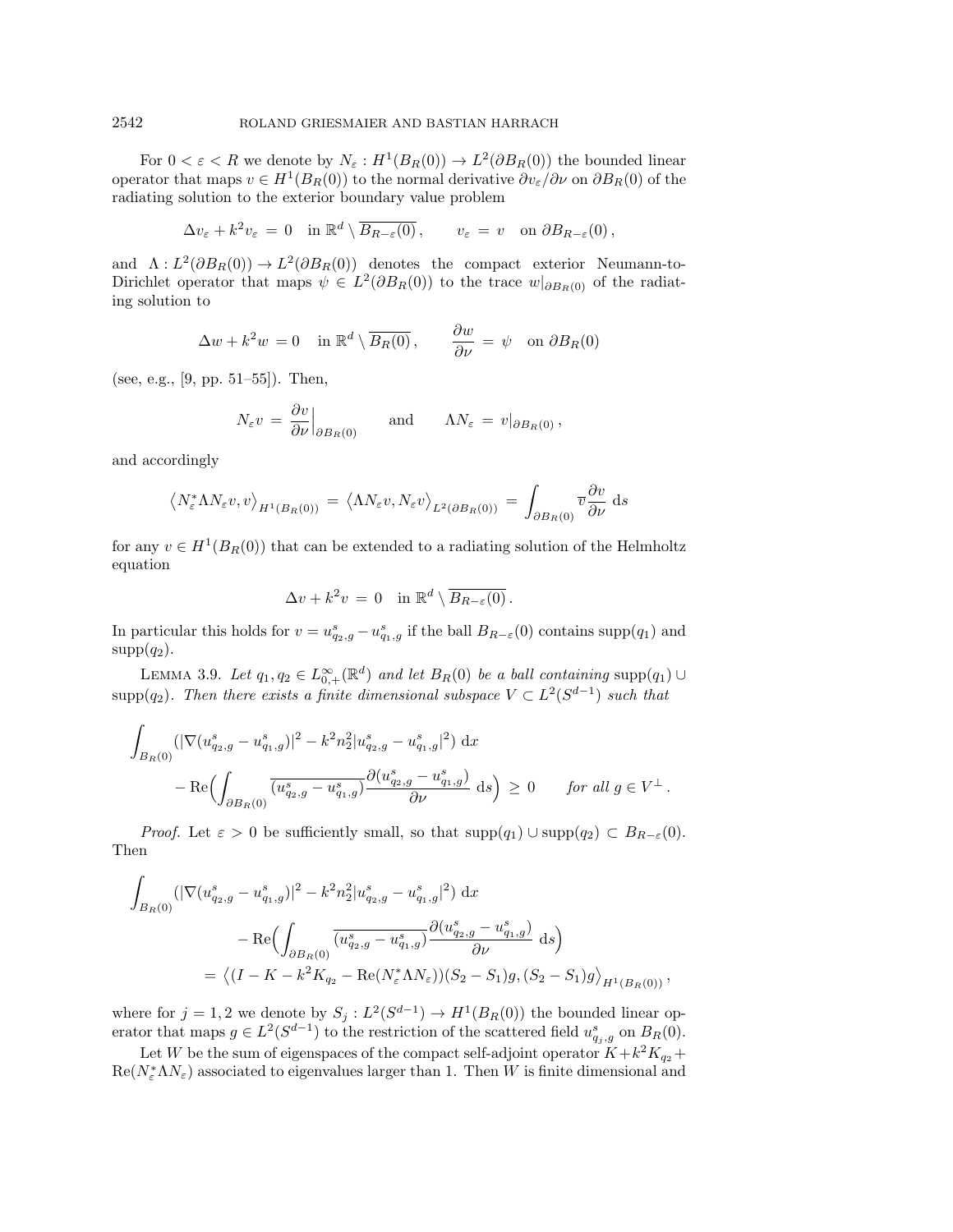$$
\left\langle (I - K - k^2 K_{q_2} - \text{Re}(N_{\varepsilon}^* \Lambda N_{\varepsilon}))w, w \right\rangle_{H^1(B_R(0))} \ge 0 \quad \text{for all } w \in W^{\perp}.
$$

Since, for any  $g \in L^2(S^{d-1}),$ 

$$
(S_2 - S_1)g \in W^{\perp}
$$
 if and only if  $g \in ((S_2 - S_1)^*W)^{\perp}$ ,

and of course  $\dim((S_2 - S_1)^*W) \leq \dim(W) < \infty$ , choosing  $V := (S_2 - S_1)^*W$  ends the proof.  $\Box$ 

Proof of Theorem [3.2](#page-4-4). Taking the real part of  $(3.9)$  and applying  $(3.10)$ , the result follows immediately from Lemma [3.9.](#page-9-0)  $\Box$ 

<span id="page-10-0"></span>4. Localized wave functions. In this section we establish the existence of localized wave functions that have arbitrarily large norm on some prescribed region  $B \subseteq \mathbb R^d$ while at the same time having arbitrarily small norm in a different region  $D \subseteq \mathbb{R}^d$ , assuming that  $\mathbb{R}^d \setminus \overline{D}$  is connected. These will be utilized to establish a rigorous characterization of the support of scattering objects in terms of the far field operator using the monotonicity relations from Theorem [3.2](#page-4-4) and Corollary [3.4](#page-5-3) in section [5](#page-14-0) below.

<span id="page-10-1"></span>THEOREM 4.1. Suppose that  $q \in L_{0,+}^{\infty}(\mathbb{R}^d)$ , and let  $B, D \subseteq \mathbb{R}^d$  be open and bounded such that  $\mathbb{R}^d \setminus \overline{D}$  is connected.

If  $B \not\subseteq D$ , then for any finite dimensional subspace  $V \subseteq L^2(S^{d-1})$  there exists a sequence  $(g_m)_{m \in \mathbb{N}} \subseteq V^{\perp}$  such that

$$
\int_B |u_{q,g_m}|^2 \, \mathrm{d}x \to \infty \qquad \text{and} \qquad \int_D |u_{q,g_m}|^2 \, \mathrm{d}x \to 0 \qquad \text{as } m \to \infty \,,
$$

where  $u_{q,g_m} \in H^1_{loc}(\mathbb{R}^d)$  is given by [\(2.8b\)](#page-3-5) with  $g = g_m$ .

The proof of Theorem [4.1](#page-10-1) relies on the following lemmas.

<span id="page-10-5"></span>LEMMA 4.2. Suppose that  $q \in L_{0,+}^{\infty}(\mathbb{R}^d)$ , let  $n^2 = 1 + q$ , and assume that  $D \subseteq \mathbb{R}^d$ is open and bounded. We define

$$
L_{q,D}: L^2(S^{d-1}) \to L^2(D), \quad g \mapsto u_{q,g}|_D,
$$

where  $u_{q,g} \in H^1_{loc}(\mathbb{R}^d)$  is given by [\(2.8b\)](#page-3-5). Then  $L_{q,D}$  is a compact linear operator and its adjoint is given by

<span id="page-10-3"></span>
$$
L_{q,D}^*: L^2(D) \to L^2(S^{d-1}), \quad f \mapsto \mathcal{S}_q^* w^\infty,
$$

where  $\mathcal{S}_q$  denotes the scattering operator from [\(2.7\)](#page-3-2), and  $w^{\infty} \in L^2(S^{d-1})$  is the far field pattern of the radiating solution  $w \in H^1_{\text{loc}}(\mathbb{R}^d)$  to<sup>[2](#page-10-2)</sup>

(4.1) 
$$
\Delta w + k^2 n^2 w = -f \quad in \mathbb{R}^d.
$$

*Proof.* The representation formula for the total field in [\(2.8b\)](#page-3-5) shows that  $L_{q,D}$ is a Fredholm integral operator with square integrable kernel and therefore compact and linear from  $L^2(S^{d-1})$  to  $L^2(D)$ .

The existence and uniqueness of a radiating solution  $w \in H^1_{loc}(\mathbb{R}^d)$  of [\(4.1\)](#page-10-3) follows again from [\[9,](#page-22-2) Thm. 8.7] (see also [\[34,](#page-23-24) Thm. 6.9]). To determine the adjoint of  $L_{q,D}$  we first observe that, for any ball  $B_R(0)$ , this solution satisfies, for any  $v \in H^1(B_R(0))$ ,

<span id="page-10-4"></span>(4.2) 
$$
\int_{B_R(0)} (\nabla w \cdot \nabla v - k^2 n^2 w v) \, dx = \int_{B_R(0)} f v \, dx + \int_{\partial B_R(0)} v \frac{\partial w}{\partial \nu} \, ds.
$$

<span id="page-10-2"></span><sup>2</sup>Throughout, we identify  $f \in L^2(D)$  with its continuation to  $\mathbb{R}^d$  by zero whenever appropriate.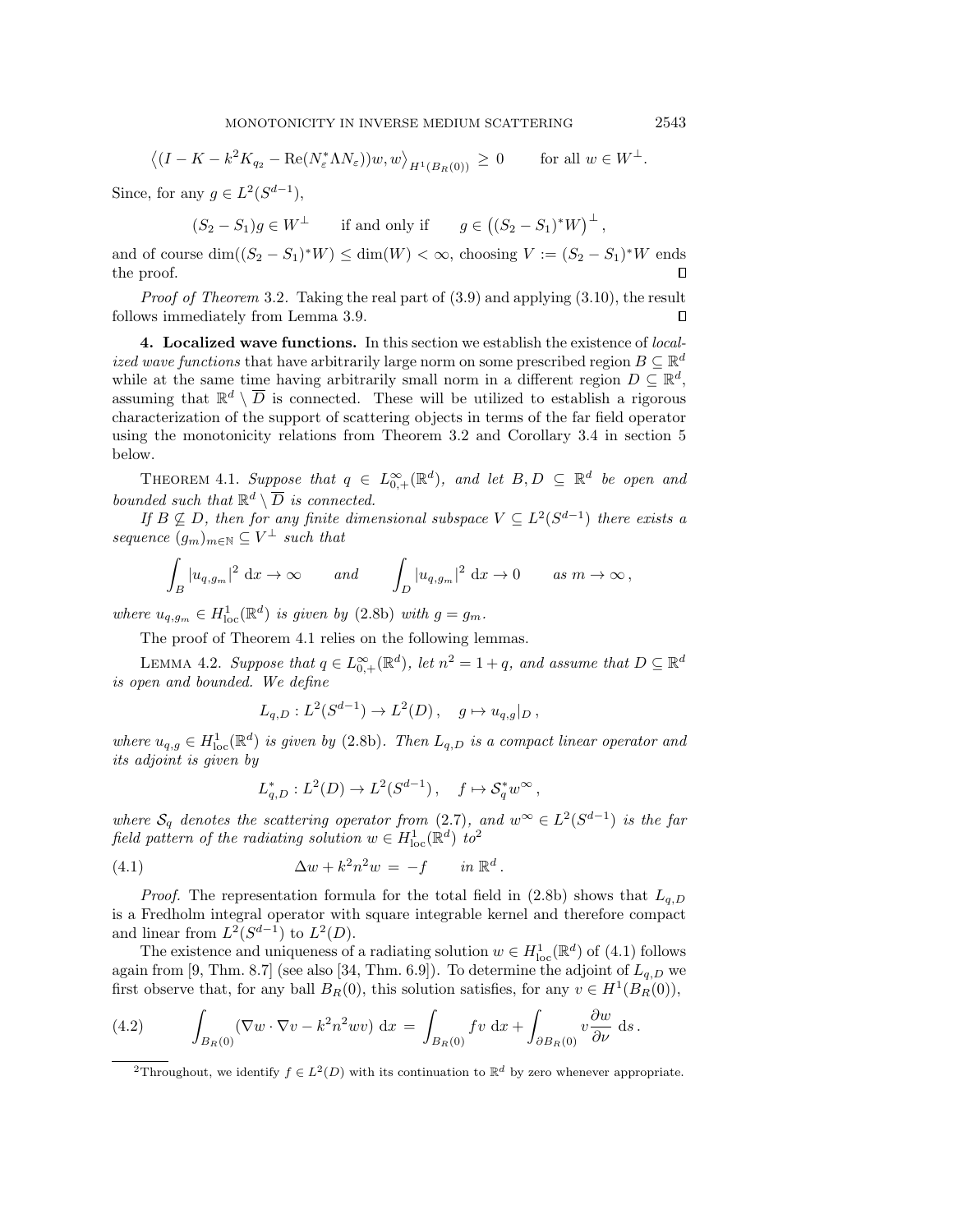We choose  $R > 0$  large enough such that supp $(q)$  and D are contained in  $B_R(0)$ . Applying [\(4.2\)](#page-10-4), Green's formula, and the representation formula for the far field pattern  $w^{\infty}$  of w analogous to [\(2.5\)](#page-3-6) we find that, for any  $g \in L^2(S^{d-1})$  and  $f \in L^2(D)$ ,

<span id="page-11-0"></span>
$$
\int_{D} (L_{q,D}g)\overline{f} dx = \int_{B_R(0)} (\nabla u_{q,g} \cdot \overline{\nabla w} - k^2 n^2 u_{q,g}\overline{w}) dx - \int_{\partial B_R(0)} u_{q,g} \frac{\overline{\partial w}}{\partial \nu} ds
$$
\n
$$
= \int_{\partial B_R(0)} \left( \frac{\partial u_{q,g}}{\partial \nu} \overline{w} - u_{q,g} \frac{\overline{\partial w}}{\partial \nu} \right) ds
$$
\n
$$
= \int_{S^{d-1}} g(\theta) \int_{\partial B_R(0)} \left( \frac{\partial e^{ik\theta \cdot y}}{\partial \nu_y} \overline{w(y)} - e^{ik\theta \cdot y} \frac{\overline{\partial w}}{\partial \nu}(y) \right) ds(y) ds(\theta)
$$
\n
$$
+ \int_{S^{d-1}} g(\theta) \int_{\partial B_R(0)} \left( \frac{\partial u_{q,g}^s}{\partial \nu_y} (y; \theta) \overline{w(y)} - u_{q,g}^s (y; \theta) \frac{\overline{\partial w}}{\partial \nu}(y) \right) ds(y) ds(\theta)
$$
\n
$$
= \int_{S^{d-1}} g(\theta) \overline{w^{\infty}(\theta)} ds(\theta)
$$
\n
$$
+ \int_{S^{d-1}} g(\theta) \int_{\partial B_R(0)} \left( \frac{\partial u_{q,g}^s}{\partial \nu_y} (y; \theta) \overline{w(y)} - u_{q,g}^s (y; \theta) \frac{\overline{\partial w}}{\partial \nu}(y) \right) ds(y) ds(\theta).
$$

Using the radiation condition  $(2.2c)$  and the farfield expansion  $(2.3)$  we obtain that, as  $R \rightarrow \infty$ ,

$$
\begin{aligned} \int_{\partial B_R(0)} & \Big( \frac{\partial u^s_{q,g}}{\partial \nu_y} (y;\theta) \overline{w(y)} - u^s_{q,g}(y;\theta) \overline{\frac{\partial w}{\partial \nu} (y)} \Big) \, \,\mathrm{d}s(y) \\ & \qquad = 2 \mathrm{i} k \int_{\partial B_R(0)} u^s_{q,g}(y;\theta) \overline{w(y)} \, \,\mathrm{d}s(y) + o(1) \\ & \qquad = 2 \mathrm{i} k |C_d|^2 \int_{S^{d-1}} u^{\infty}_{q,g}(\widehat{y};\theta) \overline{w^{\infty}(\widehat{y})} \, \,\mathrm{d}s(\widehat{y}) + o(1) \, . \end{aligned}
$$

Accordingly, substituting this into [\(4.3\)](#page-11-0) and using [\(2.6\)](#page-3-7) and [\(2.7\)](#page-3-2) gives

$$
\int_{D} (L_{q,D}g)\overline{f} dx
$$
\n
$$
= \int_{S^{d-1}} g(\theta)\overline{w^{\infty}(\theta)} ds(\theta) + 2ik|C_d|^2 \int_{S^{d-1}} g(\theta) \int_{S^{d-1}} u_{q,g}^{\infty}(\hat{y};\theta)\overline{w^{\infty}(\hat{y})} ds(\hat{y}) ds(\theta)
$$
\n
$$
= \int_{S^{d-1}} g(\theta)\overline{w^{\infty}(\theta)} ds(\theta) + 2ik|C_d|^2 \int_{S^{d-1}} (F_q g)(\hat{y})\overline{w^{\infty}(\hat{y})} ds(\hat{y}) = \int_{S^{d-1}} g \overline{\mathcal{S}_q^* w^{\infty}} ds.
$$

<span id="page-11-2"></span>LEMMA 4.3. Suppose that  $q \in L_{0,+}^{\infty}(\mathbb{R}^d)$ . Let  $B, D \subseteq \mathbb{R}^d$  be open and bounded such that  $\mathbb{R}^d \setminus (\overline{B} \cup \overline{D})$  is connected and  $\overline{B} \cap \overline{D} = \emptyset$ . Then,

$$
\mathcal{R}(L_{q,B}^*) \cap \mathcal{R}(L_{q,D}^*) = \{0\},\
$$

and  $\mathcal{R}(L_{q,B}^*), \mathcal{R}(L_{q,D}^*) \subseteq L^2(S^{d-1})$  are both dense.

*Proof.* To start with, we show the injectivity of  $L_{q,B}$ , and we note that the injectivity of  $L_{q,D}$  follows analogously. Let  $R > 0$  such that supp $(q) \subseteq B_R(0)$ . Then the solution  $u_{q,g}$  of [\(2.2\)](#page-2-5) from [\(2.8b\)](#page-3-5) satisfies the Lippmann–Schwinger equation

<span id="page-11-1"></span>(4.4) 
$$
u_{q,g}(x) = u_g^i(x) + k^2 \int_{\mathbb{R}^d} q(y) \Phi(x - y) u_{q,g}(y) dy, \qquad x \in B_R(0),
$$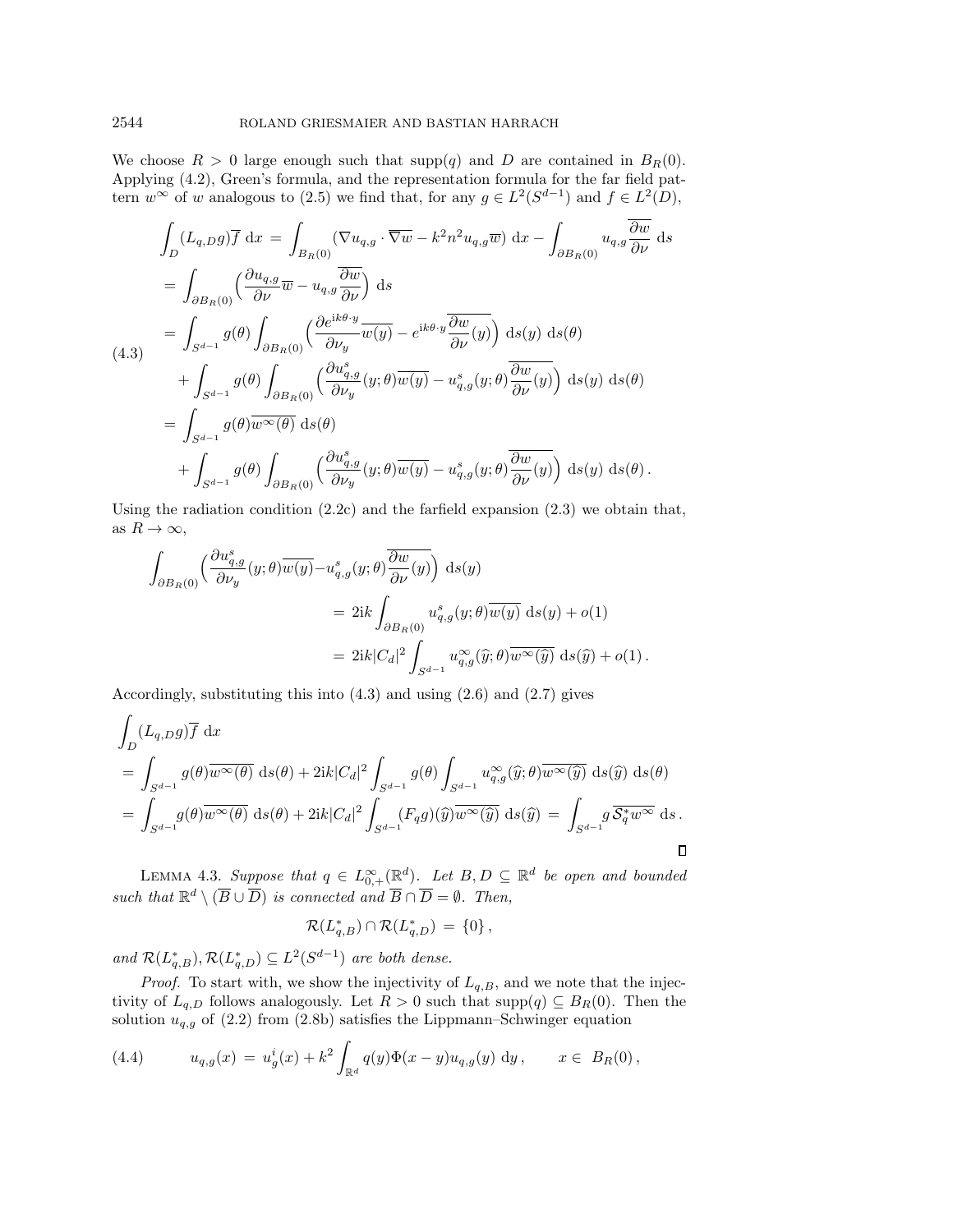where  $\Phi$  denotes the fundamental solution to the Helmholtz equation (cf., e.g., [\[9,](#page-22-2) Thm. 8.3. By unique continuation,  $L_{q,B}g = u_{q,g}|_B = 0$  implies that  $u_{q,g} = 0$  in  $\mathbb{R}^d$ (cf., e.g.,  $[24, \text{ sect. } 2.3]$  $[24, \text{ sect. } 2.3]$ ). Substituting this into  $(4.4)$ , we find that the Herglotz wave function  $u_g^i = 0$  in  $B_R(0)$  and thus by analyticity on all of  $\mathbb{R}^d$ . This implies that  $g = 0$ (cf., e.g., [\[9,](#page-22-2) Thm. 3.19]); i.e.,  $L_{q,B}$  is injective.

The injectivity of  $L_{q,B}$  and  $L_{q,D}$  immediately yields that  $\mathcal{R}(L_{q,B}^*)$  and  $\mathcal{R}(L_{q,D}^*)$ are dense in  $L^2(S^{d-1})$ . Next suppose that  $h \in \mathcal{R}(L_{q,B}^*) \cap \mathcal{R}(L_{q,D}^*)$ . Then Lemma [4.2](#page-10-5) shows that there exist  $f_B \in L^2(B)$ ,  $f_D \in L^2(D)$ , and  $w_B$ ,  $w_D \in H^1_{loc}(\mathbb{R}^d)$  such that the far field patterns  $w_B^{\infty}$  and  $w_D^{\infty}$  of the radiating solutions to

$$
\Delta w_B + k^2 (1+q) w_B = -f_B \quad \text{and} \quad \Delta w_D + k^2 (1+q) w_D = -f_D \quad \text{in } \mathbb{R}^d
$$

satisfy

$$
w_B^{\infty} = w_D^{\infty} = \mathcal{S}_q h.
$$

Rellich's lemma and unique continuation guarantee that  $w_B = w_D$  in  $\mathbb{R}^d \setminus (\overline{B} \cup \overline{D})$ (cf., e.g., [\[9,](#page-22-2) Thm. 2.14]). Hence we may define  $w \in H^1_{loc}(\mathbb{R}^d)$  by

$$
w := \begin{cases} w_B = w_D & \text{in } \mathbb{R}^d \setminus (\overline{B} \cup \overline{D}), \\ w_B & \text{in } D, \\ w_D & \text{in } B, \end{cases}
$$

and w is the unique radiating solution to

<span id="page-12-0"></span>
$$
\Delta w + k^2 (1+q) w = 0 \quad \text{in } \mathbb{R}^d.
$$

Thus  $w = 0$  in  $\mathbb{R}^d$ , and since the scattering operator is unitary, this shows that  $h = \mathcal{S}_q^* w^\infty = 0.$ 

In the next lemma we quote a special case of Lemma 2.5 in [\[26\]](#page-23-1).

LEMMA 4.4. Let X, Y, and Z be Hilbert spaces, and let  $A : X \rightarrow Y$  and  $B : X \rightarrow Y$ Z be bounded linear operators. Then,

$$
\exists C > 0 : ||Ax|| \le C ||Bx|| \quad \forall x \in X \qquad \text{if and only if} \qquad \mathcal{R}(A^*) \subseteq \mathcal{R}(B^*).
$$

Now we give the proof of Theorem [4.1.](#page-10-1)

*Proof of Theorem [4.1](#page-10-1).* Suppose that  $q \in L_{0,+}^{\infty}(\mathbb{R}^d)$ , let  $B, D \subseteq \mathbb{R}^d$  be open such that  $\mathbb{R}^d \setminus \overline{D}$  is connected, and let  $V \subseteq L^2(S^{d-1})$  be a finite dimensional subspace. We first note that without loss of generality we may assume that  $\overline{B} \cap \overline{D} = \emptyset$  and that  $\mathbb{R}^d \setminus (\overline{B} \cup \overline{D})$  is connected (otherwise we replace B by a sufficiently small ball  $\widetilde B\subseteq B \setminus \overline{D_\varepsilon}$ , where  $D_\varepsilon$  denotes a sufficiently small neighborhood of D).

We denote by  $P_V : L^2(S^{d-1}) \rightarrow L^2(S^{d-1})$  the orthogonal projection on V. Lemma [4.3](#page-11-2) shows that  $\mathcal{R}(L_{q,B}^*) \cap \mathcal{R}(L_{q,D}^*) = \{0\}$  and that  $\mathcal{R}(L_{q,B}^*)$  is infinite dimensional. Using a simple dimensionality argument (see [\[24,](#page-23-5) Lem. 4.7]) it follows that

$$
\mathcal{R}(L_{q,B}^*) \nsubseteq \mathcal{R}(L_{q,D}^*) + V = \mathcal{R}((L_{q,D}^* \quad P_V^*)) = \mathcal{R}\left(\begin{pmatrix} L_{q,D} \\ P_V \end{pmatrix}^*\right).
$$

Accordingly, Lemma [4.4](#page-12-0) implies that there is no constant  $C > 0$  such that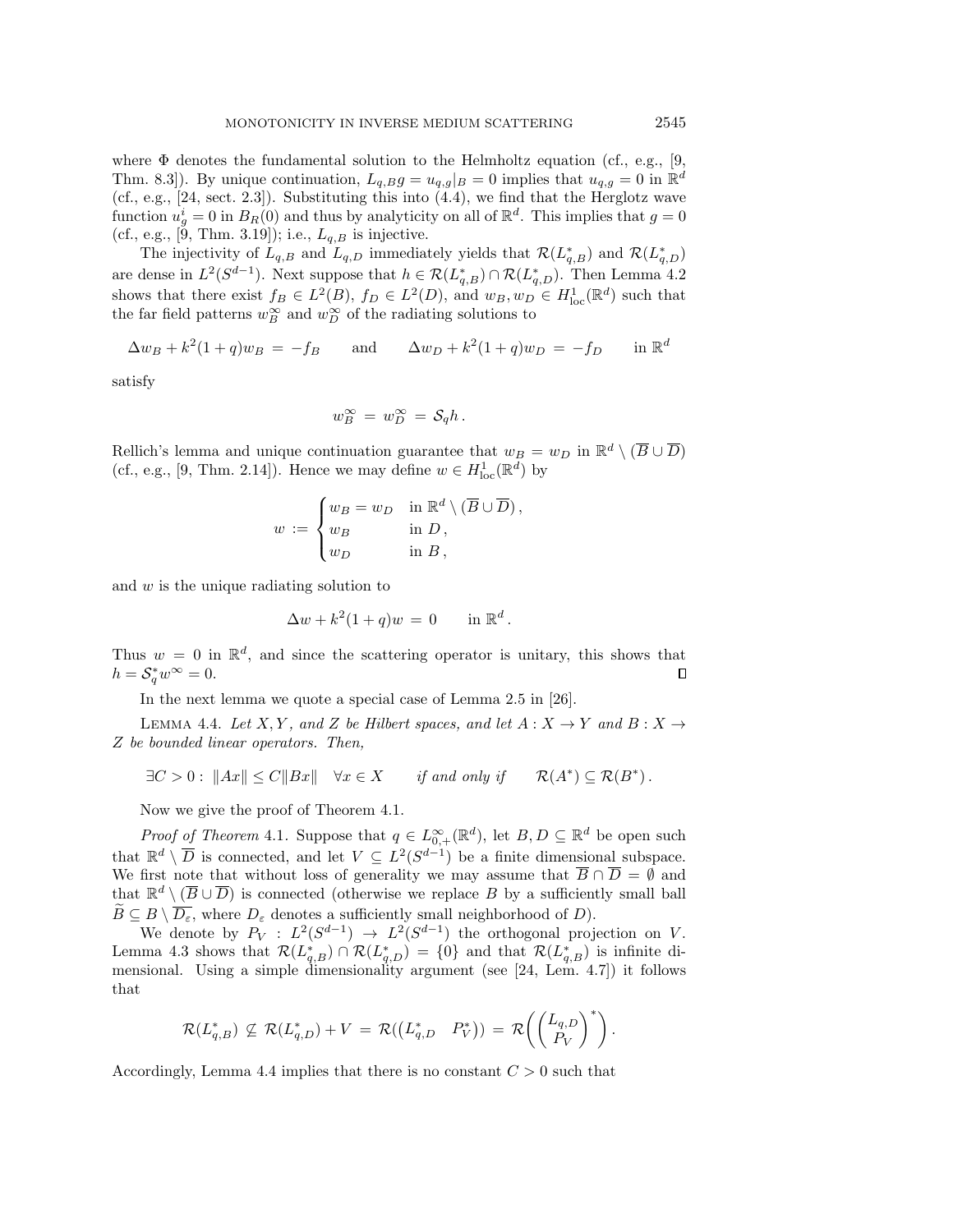$$
||L_{q,B}g||_{L^{2}(B)}^{2} \leq C^{2} \left\| \begin{pmatrix} L_{q,D} \\ P_{V} \end{pmatrix} g \right\|_{L^{2}(D) \times L^{2}(S^{d-1})}^{2} = C^{2} (||L_{q,D}g||_{L^{2}(D)}^{2} + ||P_{V}g||_{L^{2}(S^{d-1})}^{2})
$$

for all  $g \in L^2(S^{d-1})$ . Hence, there exists as sequence  $(\tilde g_m)_{m\in \mathbb{N}} \subseteq L^2(S^{d-1})$  such that  $\| L_{q,B}\widetilde g_m\|_{L^2(B)} \rightarrow \infty \quad \text{and} \quad \| L_{q,D}\widetilde g_m\|_{L^2(D)} + \| P_V \widetilde g_m\|_{L^2(S^{d-1})} \rightarrow 0 \quad \quad \text{as} \; m \rightarrow \infty \,.$ Setting  $g_m := \widetilde g_m - P_V \widetilde g_m \in V^{\perp} \subseteq L^2(S^{d-1})$  for any  $m \in \mathbb{N}$ , we finally obtain

$$
||L_{q,B}g_m||_{L^2(B)} \ge ||L_{q,B}\widetilde{g}_m||_{L^2(B)} - ||L_{q,B}|| ||P_V \widetilde{g}_m||_{L^2(S^{d-1})} \to \infty \text{ as } m \to \infty,
$$
  

$$
||L_{q,B}g_m||_{L^2(D)} \le ||L_{q,D}\widetilde{g}_m||_{L^2(D)} + ||L_{q,D}|| ||P_V \widetilde{g}_m||_{L^2(S^{d-1})} \to 0 \text{ as } m \to \infty.
$$

Since  $L_{q,B}g_m = u_{q,g_m}|_B$  and  $L_{q,D}g_m = u_{q,g_m}|_D$ , this ends the proof.

<span id="page-13-2"></span>

 $\Box$ 

The next result is a simple consequence of the Lemmas [4.2](#page-10-5) and [4.4.](#page-12-0)

THEOREM 4.5. Suppose that  $q_1, q_2 \in L_{0,+}^{\infty}(\mathbb{R}^d)$ , and let  $D \subseteq \mathbb{R}^d$  be open and bounded. If  $q_1(x) = q_2(x)$  for a.e.  $x \in \mathbb{R}^d \setminus \overline{D}$ , then there exist constants  $c, C > 0$  such that

$$
c\int_D |u_{q_1,g}|^2 dx \le \int_D |u_{q_2,g}|^2 dx \le C\int_D |u_{q_1,g}|^2 dx \quad \text{for all } g \in L^2(S^{d-1}),
$$

where  $u_{q_j, g} \in H^1_{loc}(\mathbb{R}^d)$ ,  $j = 1, 2$ , is given by [\(2.8b\)](#page-3-5) with  $q = q_j$ .

*Proof.* Let  $q_1, q_2 \in L_{0,+}^{\infty}(\mathbb{R}^d)$ . We denote by  $L_{q_1,D}$  and  $L_{q_2,D}$  the operators from Lemma [4.2](#page-10-5) with  $q = q_1$  and  $q = q_2$ , respectively. We showed in Lemma 4.2 that for any  $f \in L^2(D)$ 

(4.5) 
$$
L_{q_1,D}^* f = S_{q_1}^* w_1^{\infty}
$$
 and  $L_{q_2,D}^* f = S_{q_2}^* w_2^{\infty}$ ,

where  $w_j^{\infty}$ ,  $j = 1, 2$ , are the far field patterns of the radiating solutions to

<span id="page-13-1"></span><span id="page-13-0"></span>
$$
\Delta w_j + k^2 (1+q_j) w_j = -f \quad \text{in } \mathbb{R}^d.
$$

This implies that

(4.6a) 
$$
\Delta w_1 + k^2 (1+q_2) w_1 = -(f + k^2 (q_1 - q_2) w_1) \quad \text{in } \mathbb{R}^d,
$$

(4.6b) 
$$
\Delta w_2 + k^2 (1+q_1) w_2 = -(f + k^2 (q_2 - q_1) w_2) \quad \text{in } \mathbb{R}^d.
$$

Since  $q_1 - q_2$  vanishes a.e. outside D, we find that

$$
\mathcal{S}_{q_2}^* w_1^{\infty} = L_{q_2,D}^* (f + k^2 (q_1 - q_2) w_1) \quad \text{and} \quad \mathcal{S}_{q_1}^* w_2^{\infty} = L_{q_1,D}^* (f + k^2 (q_2 - q_1) w_2).
$$

Combining [\(4.5\)](#page-13-0) and [\(4.6\)](#page-13-1), we obtain that  $\mathcal{R} (\mathcal{S}_{q_1} L_{q_1,D}^*) = \mathcal{R} (\mathcal{S}_{q_2} L_{q_2,D}^*)$ . Since  $\mathcal{S}_{q_1}$ and  $\mathcal{S}_{q_2}$  are unitary operators, the assertion follows from Lemma [4.4.](#page-12-0)

As a first application of Theorem [4.1](#page-10-1) we establish a converse of [\(3.2\)](#page-4-2) in Theorem [3.2.](#page-4-4)

THEOREM 4.6. Suppose that  $q_1, q_2 \in L_{0,+}^{\infty}(\mathbb{R}^d)$  with  $\text{supp}(q_j) \subseteq B_R(0)$ . If  $O \subseteq \mathbb{R}^d$ is an unbounded domain such that

$$
q_1 \leq q_2 \qquad a.e. \in O\,,
$$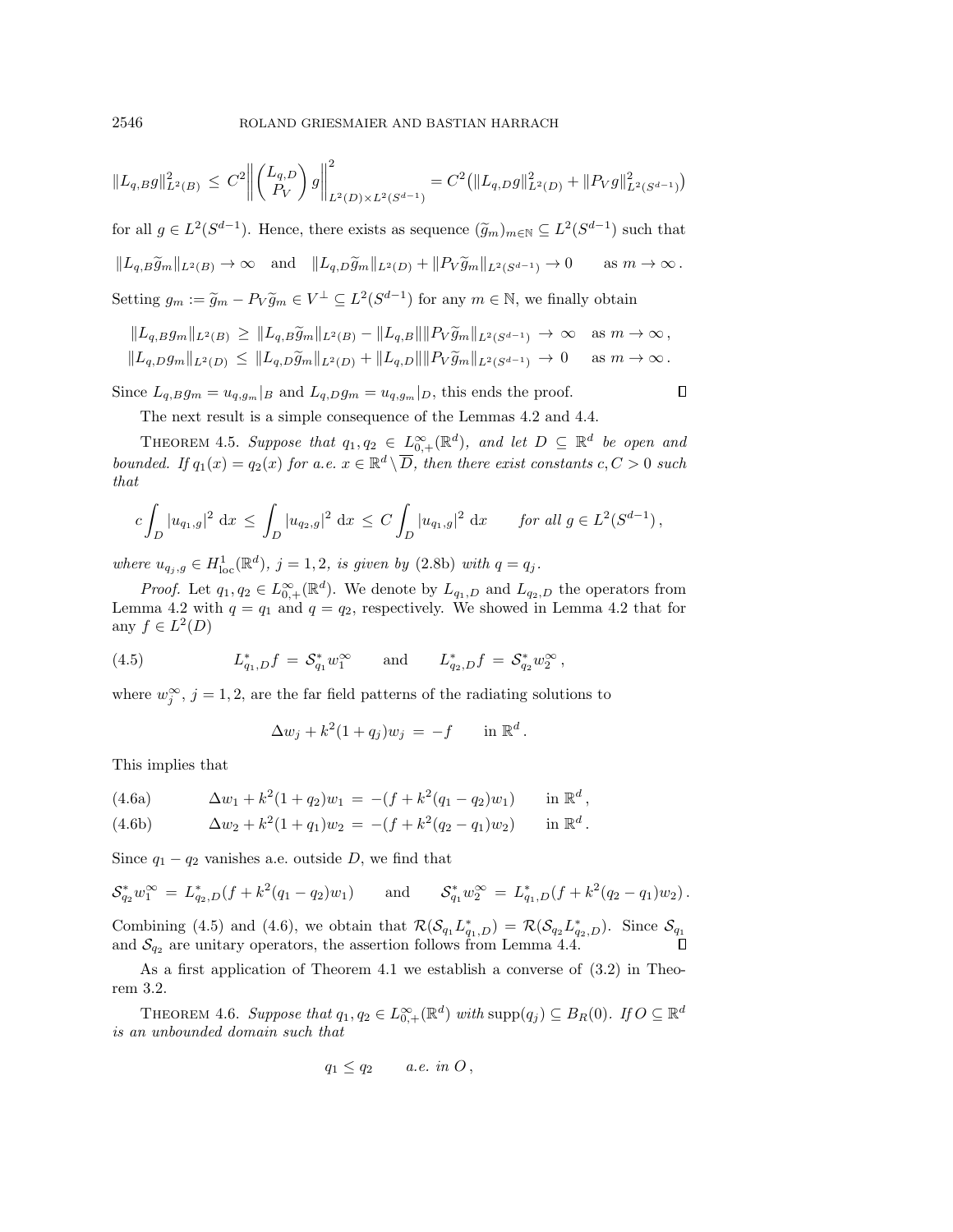and if  $B \subseteq B_R(0) \cap O$  is open with

$$
(4.7) \t\t q_1 \le q_2 - c \t a.e. in B for some  $c > 0$ ,
$$

then

<span id="page-14-3"></span><span id="page-14-1"></span>
$$
\mathrm{Re}(\mathcal{S}_{q_1}^*F_{q_1})\not\geq_{\mathrm{fin}} \mathrm{Re}(\mathcal{S}_{q_1}^*F_{q_2});
$$

*i.e.*, the operator  $\text{Re}(\mathcal{S}_{q_1}^*(F_{q_2} - F_{q_1}))$  has infinitely many positive eigenvalues. In particular, this implies that  $F_{q_1} \neq F_{q_2}$ .

Proof. We prove the result by contradiction and assume that

(4.8) 
$$
\operatorname{Re}(\mathcal{S}_{q_1}^*(F_{q_2}-F_{q_1})) \leq_{\text{fin}} 0.
$$

Using the monotonicity relation [\(3.1\)](#page-4-1) in Theorem [3.2,](#page-4-4) we find that there exists a finite dimensional subspace  $V \subseteq L^2(S^{d-1})$  such that (4.9)

<span id="page-14-2"></span>
$$
\operatorname{Re}\left(\int_{S^{d-1}} g \, \overline{\mathcal{S}_{q_1}^*(F_{q_2} - F_{q_1})g} \, ds\right) \ge k^2 \int_{B_R(0)} (q_2 - q_1) |u_{q_1,g}|^2 \, dx \quad \text{for all } g \in V^{\perp}.
$$

Combining  $(4.8)$ ,  $(4.9)$ , and  $(4.7)$  we obtain that there exists a finite dimensional subspace  $\widetilde V \subseteq L^2(S^{d-1})$  such that, for any  $g \in \widetilde V^{\perp}$ ,

$$
0 \geq \text{Re}\left(\int_{S^{d-1}} g \overline{\mathcal{S}_{q_1}^*(F_{q_2} - F_{q_1})g} ds\right) \geq k^2 \int_{B_R(0)} (q_2 - q_1)|u_{q_1,g}|^2 dx
$$
  
\n
$$
= k^2 \int_{O \cap B_R(0)} (q_2 - q_1)|u_{q_1,g}|^2 dx + k^2 \int_{B_R(0) \setminus \overline{O}} (q_2 - q_1)|u_{q_1,g}|^2 dx
$$
  
\n
$$
\geq ck^2 \int_B |u_{q_1,g}|^2 dx - Ck^2 \int_{B_R(0) \setminus \overline{O}} |u_{q_1,g}|^2 dx,
$$

where  $C := \| q_1\|_{L^\infty(\Bbb R^d)} + \| q_2\|_{L^\infty(\Bbb R^d)}$ . However, this contradicts Theorem [4.1](#page-10-1) with  $D = B_R(0) \setminus \overline{O}$  and  $q = q_1$ , which guarantees the existence of  $(g_m)_{m\in \mathbb N} \subseteq \widetilde{V}^{\perp}$  with

$$
\int_B |u_{q_1,g_m}|^2 \, \mathrm{d}x \to \infty \qquad \text{and} \qquad \int_{B_R(0)\setminus \overline{O}} |u_{q_1,g_m}|^2 \, \mathrm{d}x \to 0 \qquad \text{as } m \to \infty \, .
$$

Consequently,  $\text{Re}(\mathcal{S}_{q_1}^*(F_{q_2} - F_{q_1})) \nleq_{fin} 0.$ 

<span id="page-14-0"></span>5. Monotonicity based shape reconstruction. Given any open and bounded subset  $B \subseteq \mathbb{R}^d$ , we define the operator  $T_B : L^2(S^{d-1}) \to L^2(S^{d-1})$  by

(5.1) 
$$
T_B g := k^2 H_B^* H_B g,
$$

where  $H_B: L^2(S^{d-1}) \rightarrow L^2(B)$  denotes the *Herglotz operator* given by

<span id="page-14-4"></span>
$$
(H_B g)(x) := \int_{S^{d-1}} e^{ikx \cdot \theta} g(\theta) \, ds(\theta), \qquad x \in B.
$$

Accordingly,

$$
\int_{S^{d-1}} g \overline{T_B g} ds = k^2 \int_B |u_g^i|^2 dx \quad \text{for all } g \in L^2(S^{d-1}),
$$

 $\Box$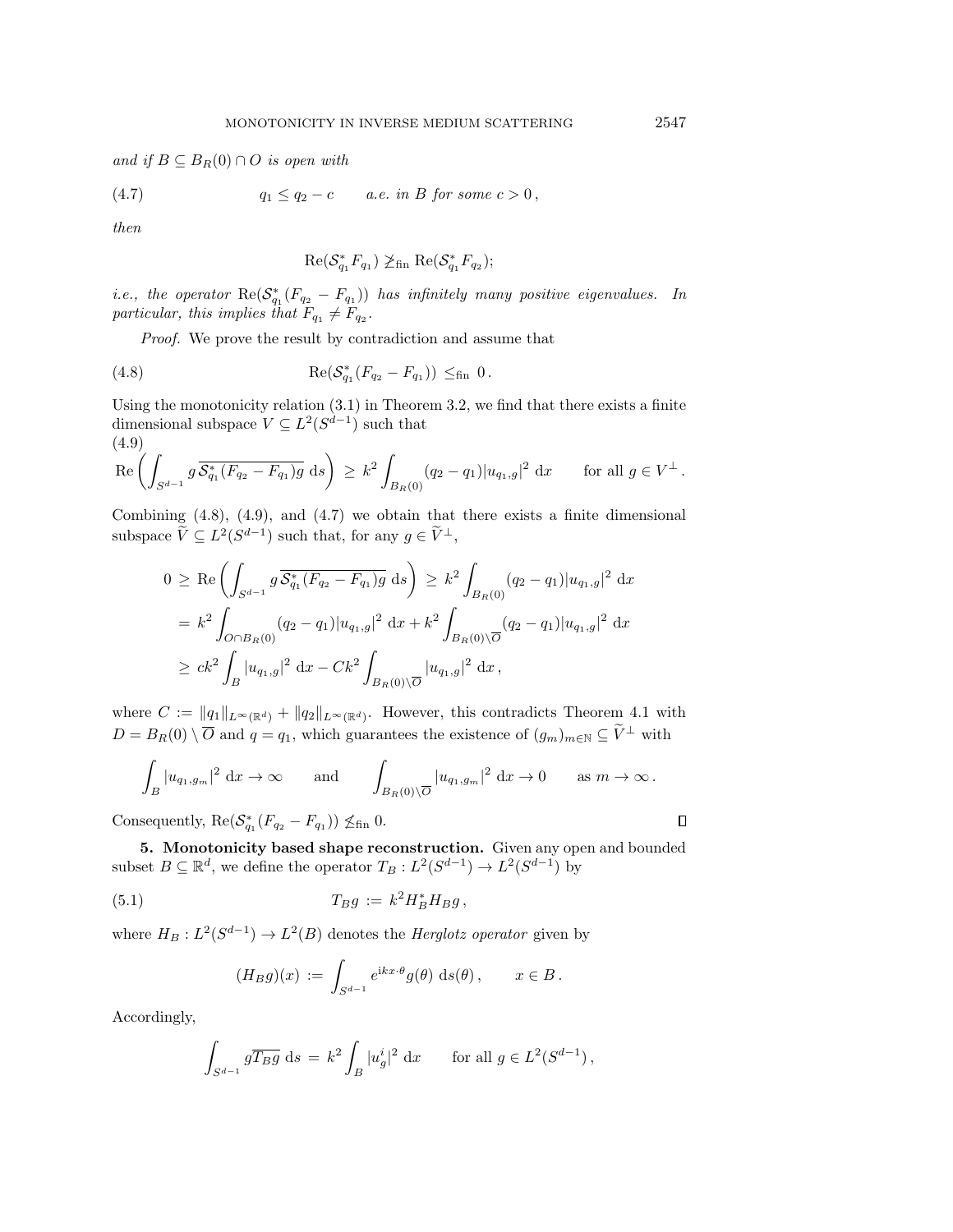where  $u_g^i$  denotes the Herglotz wave function with density g from [\(2.8a\)](#page-3-1). The operator  $T_B$  is bounded, compact, and self-adjoint, and it coincides with the Born approximation of the far field operator  $F_q$  with contrast function  $q = \chi_B$ , where  $\chi_B$  denotes the characteristic function of  $B$  (see, e.g., [\[35\]](#page-23-25)).

In the following we discuss criteria to determine the support  $\text{supp}(q)$  of an unknown scattering object in terms of the corresponding far field operator  $F_q$ . To begin with we discuss the case when the contrast function  $q$  is positive a.e. on its support.

<span id="page-15-2"></span>THEOREM 5.1. Let  $B, D \subseteq \mathbb{R}^d$  be open and bounded such that  $\mathbb{R}^d \setminus \overline{D}$  is connected, and let  $q \in L_{0,+}^{\infty}(\mathbb{R}^d)$  with supp $(q) = \overline{D}$ . Suppose that  $0 \leq q_{\min} \leq q \leq q_{\max} < \infty$  a.e. in D for some constants  $q_{\min}, q_{\max} \in \mathbb{R}$ .

(a) If  $B \subseteq D$ , then

 $\alpha T_B \leq_{\text{fin}} \text{Re}(F_q)$  for all  $\alpha \leq q_{\text{min}}$ .

(b) If  $B \not\subseteq D$ , then

$$
\alpha T_B \nleq_{\text{fin}} \text{Re}(F_q) \qquad \text{for any } \alpha > 0;
$$

i.e., the operator  $\text{Re}(F_q) - \alpha T_B$  has infinitely many negative eigenvalues for all  $\alpha > 0$ .

*Proof.* From Theorem [3.2](#page-4-4) with  $q_1 = 0$  and  $q_2 = q$  we obtain that there exists a finite dimensional subspace  $V \subseteq L^2(S^{d-1})$  such that

$$
\operatorname{Re}\left(\int_{S^{d-1}} g\,\overline{F_qg}\,\mathrm{d}s\right) \,\geq\, k^2 \int_D q|u_g^i|^2\,\mathrm{d}x \qquad \text{for all } g \in V^{\perp} \,.
$$

Moreover, if  $B \subseteq D$  and  $\alpha \leq q_{\min}$ , then

<span id="page-15-0"></span>
$$
\alpha \int_{S^{d-1}} g \overline{T_B g} \, ds = k^2 \int_B \alpha |u_g^i|^2 \, dx \leq k^2 \int_D q |u_g^i|^2 \, dx,
$$

which shows part (a).

We prove part (b) by contradiction. Let  $B \not\subset D, \alpha > 0$ , and assume that

(5.2) 
$$
\alpha T_B \leq_{\text{fin}} \text{Re}(F_q).
$$

Using the monotonicity relation [\(3.3\)](#page-5-4) in Corollary [3.4](#page-5-3) with  $q_1 = 0$  and  $q_2 = q$ , we find that there exists a finite dimensional subspace  $V \subseteq L^2(S^{d-1})$  such that

<span id="page-15-1"></span>(5.3) 
$$
\operatorname{Re} \left( \int_{S^{d-1}} g \, \overline{F_q g} \, ds \right) \leq k^2 \int_D q |u_{q,g}|^2 \, dx \quad \text{for all } g \in V^{\perp}.
$$

Combining [\(5.2\)](#page-15-0) and [\(5.3\)](#page-15-1), we obtain that there exists a finite dimensional subspace  $\widetilde V \in L^2(S^{d-1})$  such that

$$
k^2\alpha \int_B |u_g^i|^2 \,\,\mathrm{d} x \,\leq \, k^2 \int_D q |u_{q,g}|^2 \,\,\mathrm{d} x \,\leq \, k^2 q_{\text{max}} \int_D |u_{q,g}|^2 \,\,\mathrm{d} x \qquad \text{for all } g \in \widetilde{V}^\perp \,.
$$

Applying Theorem [4.5](#page-13-2) with  $q_1 = 0$  and  $q_2 = q$ , this implies that there exists a constant  $C > 0$  such that

$$
k^2 \alpha \int_B |u_g^i|^2 \, \mathrm{d}x \, \le \, C k^2 q_{\text{max}} \int_D |u_g^i|^2 \, \mathrm{d}x \qquad \text{for all } g \in \widetilde{V}^\perp \, .
$$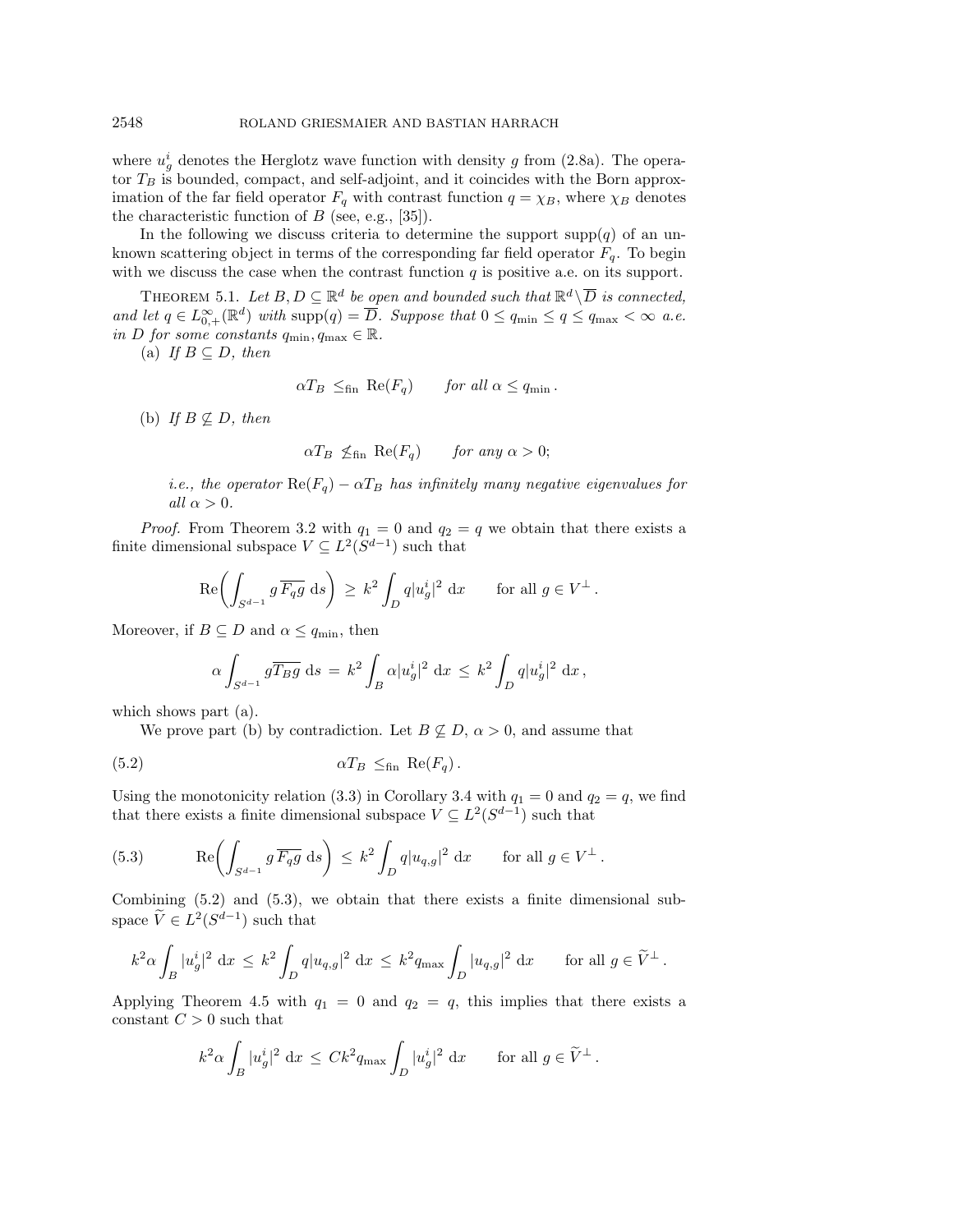However, this contradicts Theorem [4.1](#page-10-1) with  $q = 0$ , which guarantees the existence of a sequence  $(g_m)_{m\in \mathbb N} \subseteq \widetilde{V}^{\perp}$  with

$$
\int_B |u_{g_m}^i|^2 \, \mathrm{d} x \to \infty \quad \text{and} \quad \int_D |u_{g_m}^i|^2 \, \mathrm{d} x \to 0 \quad \text{as } m \to \infty \, .
$$

Hence,  $\text{Re}(F_q) - \alpha T_B$  must have infinitely many negative eigenvalues.

The next result is analogous to Theorem [5.2](#page-16-0) but with contrast functions being negative on the support of the scattering objects, instead of being positive.

<span id="page-16-0"></span>THEOREM 5.2. Let  $B, D \subseteq \mathbb{R}^d$  be open and bounded such that  $\mathbb{R}^d \setminus \overline{D}$  is connected, and let  $q \in L_{0,+}^{\infty}(\mathbb{R}^d)$  with  $\text{supp}(q) = \overline{D}$ . Suppose that  $-1 < q_{\min} \leq q \leq q_{\max} \leq 0$  a.e. in D for some constants  $q_{\min}, q_{\max} \in \mathbb{R}$ .

(a) If  $B \subseteq D$ , then there exists a constant  $C > 0$  such that

 $\alpha T_B \geq_{\text{fin}} \text{Re}(F_q)$  for all  $\alpha \geq Cq_{\text{max}}$ .

(b) If  $B \not\subseteq D$ , then

$$
\alpha T_B \ngeq_{\text{fin}} \text{Re}(F_q) \qquad \text{for any } \alpha < 0;
$$

i.e., the operator  $\text{Re}(F_q) - \alpha T_B$  has infinitely many positive eigenvalues.

*Proof.* If  $B \subseteq D$ , then Corollary [3.4](#page-5-3) and Theorem [4.5](#page-13-2) with  $q_1 = 0$  and  $q_2 = q$  show that there exists a constant  $C > 0$  and a finite dimensional subspace  $V \subseteq L^2(S^{d-1})$ such that, for any  $g \in V^{\perp}$ ,

$$
\operatorname{Re}\left(\int_{S^{d-1}} g \,\overline{F_q g} \, \mathrm{d}s\right) \leq k^2 \int_D q |u_{q,g}|^2 \, \mathrm{d}x
$$
  

$$
\leq k^2 q_{\text{max}} \int_D |u_{q,g}|^2 \, \mathrm{d}x \leq C k^2 q_{\text{max}} \int_D |u_g^i|^2 \, \mathrm{d}x.
$$

In particular,

<span id="page-16-1"></span>
$$
\operatorname{Re}(F_q) \leq_{\text{fin}} \alpha T_B
$$
 for all  $\alpha \geq C q_{\text{max}}$ ,

and part (a) is proven.

We prove part (b) by contradiction. Let  $B \not\subseteq D, \alpha < 0$ , and assume that

(5.4) 
$$
\alpha T_B \geq_{\text{fin}} \text{Re}(F_q).
$$

Using the monotonicity relation [\(3.1\)](#page-4-1) in Theorem [3.2](#page-4-4) with  $q_1 = 0$  and  $q_2 = q$ , we find that there exists a finite dimensional subspace  $V \subseteq L^2(S^{d-1})$  such that

<span id="page-16-2"></span>(5.5) 
$$
\operatorname{Re} \left( \int_{S^{d-1}} g \overline{F_q g} \, ds \right) \geq k^2 \int_D q |u_g^i|^2 \, dx \quad \text{for all } g \in V^{\perp}.
$$

Combining [\(5.4\)](#page-16-1) and [\(5.5\)](#page-16-2) shows that there exists a finite dimensional subspace  $\widetilde V \in L^2(S^{d-1})$  such that

$$
k^2 \alpha \int_B |u_g^i|^2 \, \mathrm{d}x \ge k^2 \int_D q |u_g^i|^2 \, \mathrm{d}x \ge k^2 q_{\min} \int_D |u_g^i|^2 \, \mathrm{d}x \qquad \text{for all } g \in \widetilde{V}^\perp.
$$

However, since  $\alpha < 0$ , this contradicts Theorem [4.1](#page-10-1) with  $q = 0$ , which guarantees the existence of a sequence  $(g_m)_{m\in \mathbb N} \subseteq \widetilde V^\perp$  such that

$$
\alpha \int_B |u_{g_m}^i|^2 \, \mathrm{d}x \to -\infty \quad \text{and} \quad \int_D |u_{g_m}^i|^2 \, \mathrm{d}x \to 0 \, .
$$

Hence,  $\text{Re}(F_q) - \alpha T_B$  must have infinitely many positive eigenvalues for all  $\alpha < 0$ .  $\Box$ 

 $\Box$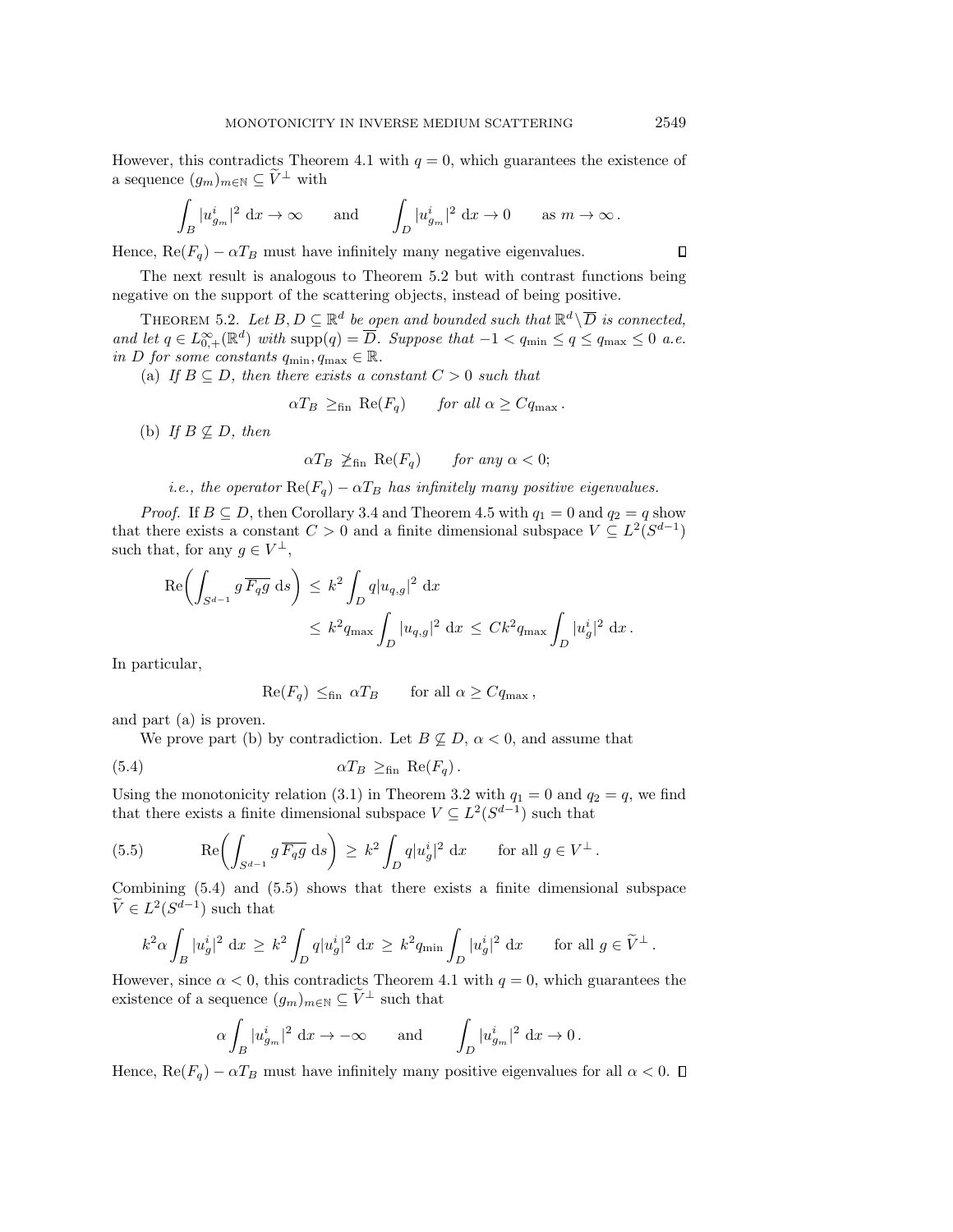#### 2550 ROLAND GRIESMAIER AND BASTIAN HARRACH

Next we consider the general case; i.e., the contrast function  $q$  is no longer required to be either positive or negative a.e. on the support of all scattering objects. While in the sign definite case the criteria developed in Theorems [5.1](#page-15-2) and [5.2](#page-16-0) determine whether a certain *probing domain*  $B$  is contained in the support  $D$  of the scattering objects or not, the criterion for the indefinite case established in Theorem [5.3](#page-17-0) below characterizes whether a certain probing domain  $B$  contains the support  $D$  of the scattering objects or not.

<span id="page-17-0"></span>THEOREM 5.3. Let  $B, D \subseteq \mathbb{R}^d$  be open and bounded such that  $\mathbb{R}^d \setminus \overline{D}$  is connected, and let  $q \in L_{0,+}^{\infty}(\mathbb{R}^d)$  with supp $(q) = \overline{D}$ . Suppose that  $-1 < q_{\min} \leq q \leq q_{\max} < \infty$ a.e. on D for some constants  $q_{\min}, q_{\max} \in \mathbb{R}$ .

Furthermore, we assume that for any point  $x \in \partial D$  on the boundary of D, and for any neighborhood  $U \subseteq D$  of x in D, there exists an unbounded neighborhood  $O \subseteq \mathbb R^d$ of x with  $O \cap D \subseteq U$ , and an open subset  $E \subseteq O \cap D$ , such that <sup>[3](#page-17-1)</sup>

<span id="page-17-2"></span>(5.6)  $q|_O \geq 0$  and  $q|_E \geq q_{\min,E} > 0$  or  $q|_O \leq 0$  and  $q|_E \leq q_{\max,E} < 0$ 

for some constants  $q_{\min,E}, q_{\max,E} \in \mathbb{R}$ .

(a) If  $D \subseteq B$ , then there exists a constant  $C > 0$  such that

 $\alpha T_B \leq_{\text{fin}} \text{Re}(F_q) \leq_{\text{fin}} \beta T_B$  for all  $\alpha \leq \min\{ 0, q_{\min}\}$ ,  $\beta \geq \max\{ 0, Cq_{\max}\}$ .

(b) If  $D \not\subseteq B$ , then

 $\alpha T_B \nleq_{\text{fin}} \text{Re}(F_q)$  for any  $\alpha \in \Bbb R$  or  $\text{Re}(F_q) \nleq_{\text{fin}} \beta T_B$  for any  $\beta \in \Bbb R$ .

*Remark* 5.4. The *local definiteness property*  $(5.6)$  in Theorem [5.3](#page-17-0) is, e.g., always satisfied, if the contrast function is piecewise analytic (see Appendix A of [\[26\]](#page-23-1)) or if the supports of the positive part and of the negative part of the constrast function are well-separated from each other.  $\hfill \square$ 

*Proof of Theorem* [5.3](#page-17-0). If  $D \subseteq B$ , then Corollary [3.4](#page-5-3) and Theorem [4.5](#page-13-2) with  $q_1 = 0$ and  $q_2 = q$  show that there exists a constant  $C > 0$  and a finite dimensional subspace  $V \subseteq L^2(S^{d-1})$  such that, for all  $g \in V^{\perp}$  and any  $\beta \geq \max\{0, Cq_{\max}\},$ 

$$
\operatorname{Re}\left(\int_{S^{d-1}} g\,\overline{F_qg} \,ds\right) \leq k^2 \int_D q|u_{q,g}|^2 \,dx \leq k^2 q_{\text{max}} \int_D |u_{q,g}|^2 \,dx
$$
  

$$
\leq k^2 C q_{\text{max}} \int_D |u_g^i|^2 \,dx \leq k^2 \beta \int_B |u_g^i|^2 \,dx.
$$

Similarly, Theorem [3.2](#page-4-4) with  $q_1 = 0$  and  $q_2 = q$  shows that there exists a finite dimensional subspace  $V \subseteq L^2(S^{d-1})$  such that, for all  $g \in V^{\perp}$  and any  $\alpha \leq \min\{ 0, q_{\min}\},$ 

$$
\mathrm{Re}\biggl(\int_{S^{d-1}}g\,\overline{F_qg}\;\mathrm{d}s\biggr)\,\geq\,k^2\int_Dq|u_g^i|^2\;\mathrm{d}x\,\geq\,k^2q_{\text{min}}\int_D|u_g^i|^2\;\mathrm{d}x\,\geq\,k^2\alpha\int_B|u_g^i|^2\;\mathrm{d}x\,,
$$

and part (a) is proven.

We prove part (b) by contradiction. Since  $D \not\subseteq B, U := D \setminus B$  is not empty, and there exists  $x \in \overline{U} \cap \partial D$  as well as an unbounded open neighborhood  $O \subseteq \mathbb R^d$ of x with  $O \cap D \subseteq U$ , and an open subset  $E \subseteq O \cap D$  such that [\(5.6\)](#page-17-2) is satisfied. Furthermore, let  $R > 0$  be large enough such that  $B, D \subseteq B_R(0)$ .

<span id="page-17-1"></span> $3$ As usual, the inequalities in  $(5.6)$  are to be understood pointwise a.e.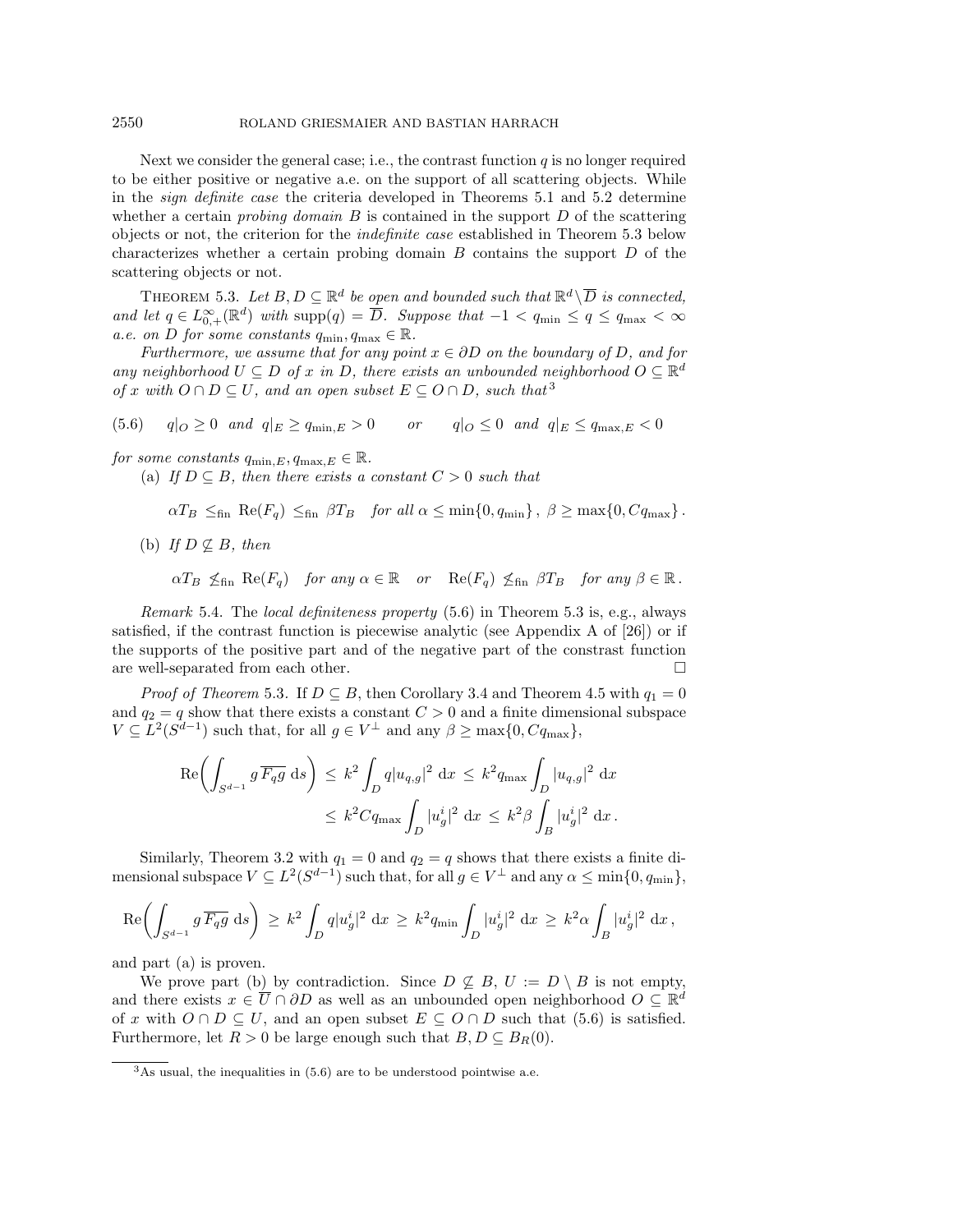We first assume that  $q|_O \geq 0$  and  $q|_B \geq q_{\min,E} > 0$  and that  $\text{Re}(F_q) \leq_{\text{fin}} \beta T_B$  for some  $\beta \in \mathbb{R}$ . Using the monotonicity relation [\(3.1\)](#page-4-1) in Theorem [3.2](#page-4-4) with  $q_1 = 0$  and  $q_2 = q$ , we find that there exists a finite dimensional subspace  $V \subseteq L^2(S^{d-1})$  such that, for any  $g \in V^{\perp}$ ,

$$
0 \geq \int_{S^{d-1}} g(\overline{\text{Re}(F_q)g - \beta T_B g}) ds \geq k^2 \int_{B_R(0)} (q - \beta \chi_B) |u_g^i|^2 dx
$$
  
=  $k^2 \int_{B_R(0) \setminus \overline{O}} (q - \beta \chi_B) |u_g^i|^2 dx + k^2 \int_{B_R(0) \cap \overline{O}} (q - \beta \chi_B) |u_g^i|^2 dx$   
 $\geq -k^2 (||q||_{L^{\infty}(\mathbb{R}^d)} + |\beta|) \int_{B_R(0) \setminus \overline{O}} |u_g^i|^2 dx + k^2 q_{\min, E} \int_E |u_g^i|^2 dx.$ 

However, this contradicts Theorem [4.1](#page-10-1) with  $B = E$ ,  $D = B_R(0) \setminus \overline{O}$ , and  $q = 0$ , which guarantees the existence of a sequence  $(g_m)_{m\in \mathbb N} \subseteq V^{\perp}$  with

$$
\int_E |u_{g_m}^i|^2 \, \mathrm{d}x \to \infty \qquad \text{and} \qquad \int_{B_R(0)\setminus \overline{O}} |u_{g_m}^i|^2 \, \mathrm{d}x \to 0 \qquad \text{as } m \to \infty \, .
$$

Consequently,  $\text{Re}(F_q) \nleq_{\text{fin}} \beta T_B$  for all  $\beta \in \mathbb{R}$ .

On the other hand, if  $q|_O \leq 0$  and  $q|_E \leq q_{\text{max},E} < 0$ , and if  $\alpha T_B \leq_{\text{fin}} \text{Re}(F_q)$  for some  $\alpha \in \mathbb{R}$ , then the monotonicity relation [\(3.3\)](#page-5-4) in Corollary [3.4](#page-5-3) with  $q_1 = 0$  and  $q_2 = q$  shows that there exists a finite dimensional subspace  $V \subseteq L^2(S^{d-1})$  such that, for any  $g \in V^{\perp}$ ,

$$
0 \leq \int_{S^{d-1}} g(\overline{\text{Re}(F_q)g - \alpha T_B g}) ds \leq k^2 \int_{B_R(0)} (q|u_{q,g}|^2 - \alpha \chi_B |u_g^i|^2) dx
$$
  
\n
$$
= k^2 \int_{B_R(0) \backslash \overline{O}} (q|u_{q,g}|^2 - \alpha \chi_B |u_g^i|^2) dx + k^2 \int_{B_R(0) \cap O} (q|u_{q,g}|^2 - \alpha \chi_B |u_g^i|^2) dx
$$
  
\n
$$
\leq k^2 q_{\text{max}} \int_{B_R(0) \backslash \overline{O}} |u_{q,g}|^2 dx + k^2 |\alpha| \int_{B_R(0) \backslash \overline{O}} |u_g^i|^2 dx + k^2 q_{\text{max},E} \int_E |u_{q,g}|^2 dx.
$$

Applying Theorem [4.5](#page-13-2) with  $D = B_R(0) \setminus \overline{O}$ ,  $q_1 = 0$ , and  $q_2 = q$  we find that there exists a constant  $C > 0$  such that

$$
0 \leq k^2 (Cq_{\max} + |\alpha|) \int_{B_R(0) \setminus \overline{O}} |u_g^i|^2 \, \mathrm{d}x + k^2 Cq_{\max,E} \int_E |u_g^i|^2 \, \mathrm{d}x.
$$

However, since  $q_{\text{max},E} < 0$ , this contradicts Theorem [4.1](#page-10-1) with  $B = E, D = B_R(0) \setminus \overline{O}$ , and  $q = 0$ , which guarantees the existence of a sequence  $(g_m)_{m \in \mathbb{N}} \subseteq V^{\perp}$  with

$$
\int_E |u_{g_m}^i|^2 \, \mathrm{d}x \to \infty \qquad \text{and} \qquad \int_{B_R(0)\setminus \overline{O}} |u_{g_m}^i|^2 \, \mathrm{d}x \to 0 \qquad \text{as } m \to \infty \, .
$$

Consequently,  $\alpha T_B \nleq_{fin} \text{Re}(F_q)$  for all  $\alpha \in \Bbb R$ , which ends the proof of part (b).  $\Box$ 

<span id="page-18-0"></span>6. Numerical examples. In the following we discuss two numerical examples for the two-dimensional sign definite case to illustrate the theoretical results developed in Theorems [5.1](#page-15-2) and [5.2.](#page-16-0) The algorithm suggested below is preliminary and does not immediately extend to the indefinite case considered in Theorem [5.3.](#page-17-0)

We assume that far field observations  $u^\infty (\hat{x}_l; \theta_m)$  are available for N equidistant existence observation and incident directions

<span id="page-18-1"></span>(6.1) 
$$
\hat{x}_l, \theta_m \in \{ (\cos \phi_n, \sin \phi_n) \in S^1 | \phi_n = (n-1)2\pi/N, n = 0, ..., N-1 \},\
$$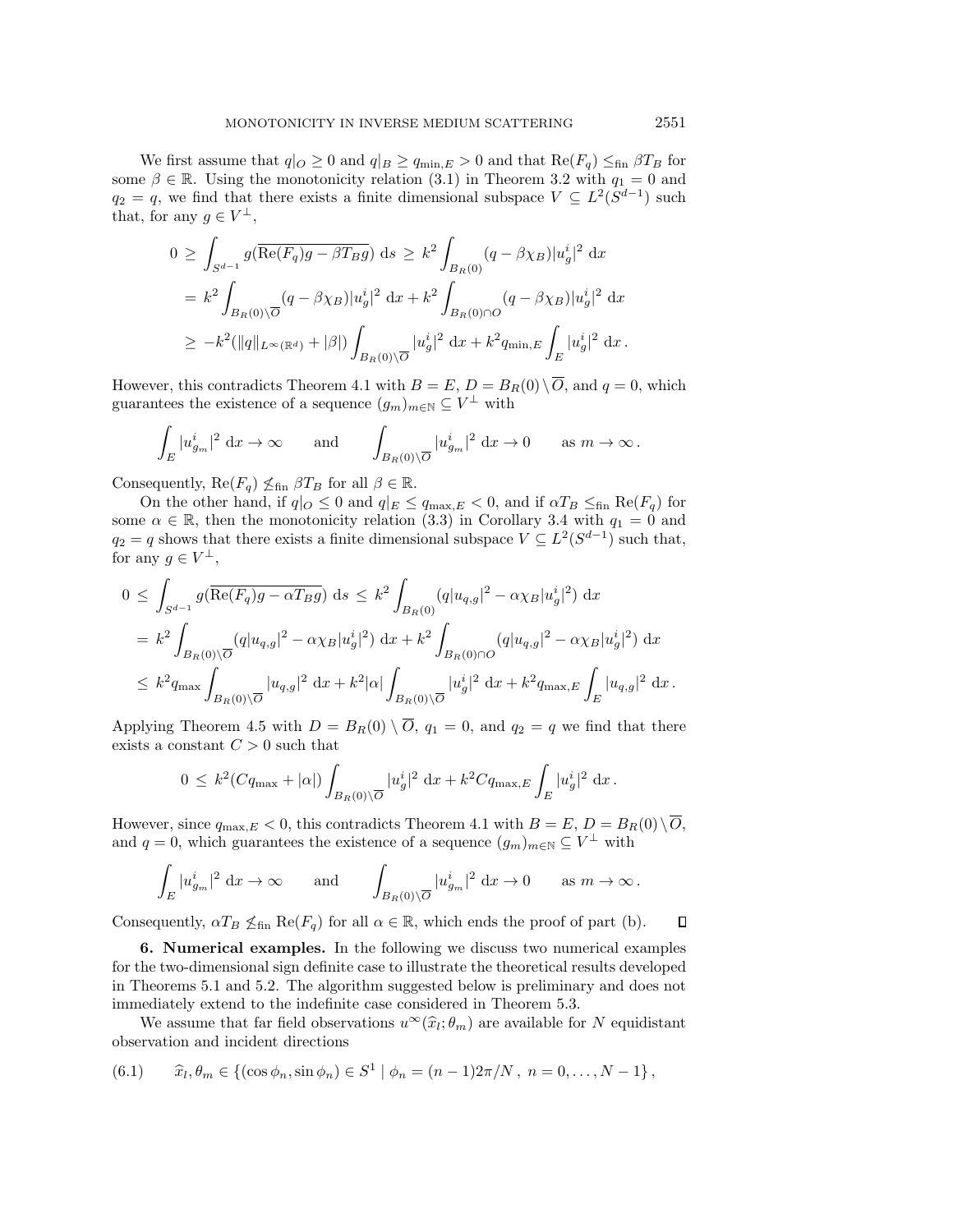$1 \leq l, m \leq N$ . Accordingly, the matrix

<span id="page-19-3"></span>(6.2) 
$$
\boldsymbol{F}_q = \frac{2\pi}{N} [u^{\infty}(\widehat{x}_l; \theta_m)]_{1 \leq l, m \leq N} \in \mathbb{C}^{N \times N}
$$

approximates the far field operator  $F_q$  from [\(2.6\)](#page-3-7). If the support of the contrast function q, i.e., of the scattering objects, is contained in the ball  $B_R(0)$  for some  $R > 0$ , then it is appropriate to choose

$$
(6.3) \t\t\t N \geq 2kR,
$$

where as before  $k$  denotes the wave number, to fully resolve the relevant information contained in the far field patterns (see, e.g., [\[15\]](#page-23-26)).

<span id="page-19-4"></span><span id="page-19-2"></span>We consider an equidistant grid on the region of interest

(6.4) 
$$
[-R, R]^2 = \bigcup_{j=1}^J P_j, \qquad R > 0,
$$

with quadratic pixels  $P_j = z_j + [-\frac{h}{2}, \frac{h}{2}]^2$ ,  $1 \leq j \leq J$ , where  $z_j \in \mathbb{R}^2$  denotes the center of  $P_j$  and h is its side length. In this case a short computation shows that for each pixel  $P_j$  the operator  $T_{P_j}$  from [\(5.1\)](#page-14-4) is approximated by the matrix

$$
\boldsymbol{T}_{P_j} = \frac{2\pi}{N} \Big[ (kh)^2 e^{ikz_j \cdot (\theta_m - \theta_l)} \operatorname{sinc} \Big( \frac{kh}{2} (\theta_m - \theta_l)_1 \Big) \operatorname{sinc} \Big( \frac{kh}{2} (\theta_m - \theta_l)_2 \Big) \Big]_{1 \le l,m \le N} \in \mathbb{C}^{N \times N}.
$$

Therewith, we compute the eigenvalues  $\lambda_1^{(j)}, \ldots, \lambda_N^{(j)} \in \mathbb{R}$  of the self-adjoint matrix

<span id="page-19-1"></span>(6.5) 
$$
\mathbf{A}_{P_j} = \text{sign}(q)(\text{Re}(\mathbf{F}_q) - \alpha \mathbf{T}_{P_j}), \qquad 1 \leq j \leq J.
$$

For numerical stabilization, we discard those eigenvalues whose absolute values are smaller than some threshold. This number depends on the quality of the data. If there are good reasons to believe that  $\boldsymbol{A}_{P_j}$  is known up to a perturbation of size  $\delta > 0$ (with respect to the spectral norm), then we can only trust in those eigenvalues with magnitude larger than  $\delta$  (see, e.g., [\[14,](#page-23-27) Thm. 7.2.2]). To obtain a reasonable estimate for  $\delta$ , we use the magnitude of the nonunitary part of  $\bf{S}_q := (\bf{I}_N + i/(4\pi) \bf{F}_q);$  i.e. we take  $\delta = \| \mathbf{S}_q^* \mathbf{S}_q - \mathbf{I}_N \|_2$ , since this quantity should be zero for exact data and be of the order of the data error, otherwise.

Assuming that the contrast function  $q$  is either larger or smaller than zero a.e. in supp(q), and that the parameter  $\alpha \in \mathbb{R}$  satisfies the conditions in part (a) of Theorems [5.1](#page-15-2) or [5.2,](#page-16-0) respectively, we then simply count for each pixel  $P_i$  the number of negative eigenvalues of  $\bm{A}_{P_j}$ , and define the *indicator function*  $I_\alpha : [-R, R]^2 \rightarrow \mathbb{N}$ ,

<span id="page-19-0"></span>(6.6) 
$$
I_{\alpha}(x) = \# \{ \lambda_n^{(j)} \mid \lambda_n^{(j)} < -\delta \}, \ 1 \le n \le N \} \quad \text{if } x \in P_j \, .
$$

Theorems [5.1](#page-15-2) and [5.2](#page-16-0) suggest that  $I_\alpha$  is larger on pixels  $P_j$  that do not intersect the support supp(q) of the scattering object than on pixels  $P_j$  contained in supp(q).

<span id="page-19-5"></span>Example 6.1. We consider two penetrable scatterers, a kite and an ellipse, with positive constant contrast functions  $q = 1$  (kite) and  $q = 2$  (ellipse) as sketched in Figure [6.1](#page-20-0) (dashed lines), and simulate the corresponding far field matrix  $\bm{F}_q \in \Bbb C^{64\times 64}$ for  $N = 64$  observation and incident directions as in [\(6.1\)](#page-18-1) using a Nyström method for a boundary integral formulation of the scattering problem with three different wave numbers  $k = 1, 2$ , and  $k = 5$ .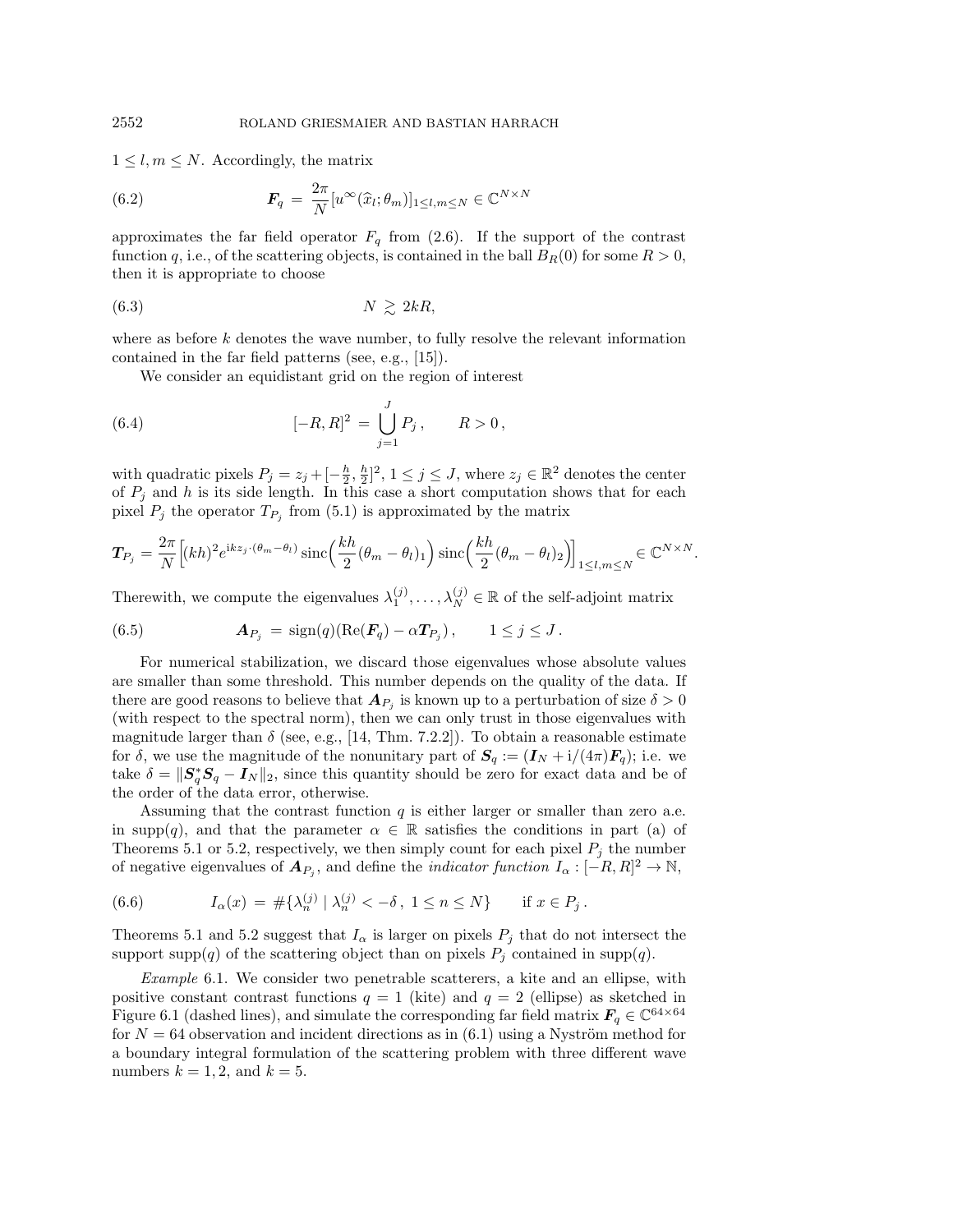<span id="page-20-0"></span>

Fig. 6.1. Scatterers with positive contrast functions: Visualization of the indicator function  $I_\alpha$  for three different parameters  $\alpha = 0.01, 0.1$ , and  $\alpha = 1$  (left to right) and three different wave numbers  $k = 1, 2$ , and  $k = 5$  (top down). Exact shape of the scatterers is shown as dashed lines.

In Figure [6.1,](#page-20-0) we show color coded plots of the indicator function  $I_\alpha$  from [\(6.6\)](#page-19-0) with threshold parameter  $\delta = 10^{-14}$  (i.e., the number of negative eigenvalues smaller than  $-\delta = - 10^{-14}$  of the matrix  $\bf{A}_{P_j}$  from [\(6.5\)](#page-19-1) on each pixel  $P_j$ ) in the region of interest  $[-5, 5]^2 \subseteq \mathbb{R}^2$  for three different parameters  $\alpha = 0.01, 0.1$ , and  $\alpha = 1$  (left to right) and three different wave numbers  $k = 1, 2$ , and  $k = 5$  (top down). The equidistant rectangular sampling grid on the region of interest from [\(6.4\)](#page-19-2) consists of 100 pixels in each direction.

Overall, the number of negative eigenvalues of the matrix  $\bm{A}_{P_j}$  increases with increasing wave number, and it is larger on pixels  $P_j$  sufficiently far away from the support of the scatterers than on pixels  $P_j$  inside, as suggested by Theorems [5.1](#page-15-2) and [5.2.](#page-16-0) The lower value always coincides with the number of negative eigenvalues of the real part  $\text{Re}(\bm{F}_q)$  of the far field matrix from [\(6.2\)](#page-19-3) that are smaller than the threshold  $-\delta$ . The number of eigenvalues of  $\boldsymbol{A}_{P_j}, j = 1, \ldots, J$ , whose absolute values are larger than  $\delta$  is approximately (on average) 25 (for  $k = 1$ ), 36 (for  $k = 2$ ), and 62 (for  $k = 5$ ), independent of  $\alpha$ .

If the parameter  $\alpha$  is suitably chosen, depending on the wave number, then the lowest level set of the indicator function  $I_\alpha$  nicely approximates the support of the two scatterers.  $\Box$ 

<span id="page-20-1"></span>Example 6.2. In the second example, we consider three penetrable scatterers, a kite, an ellipse and a nut-shaped scatterer, with negative constant contrasts  $q = -0.8$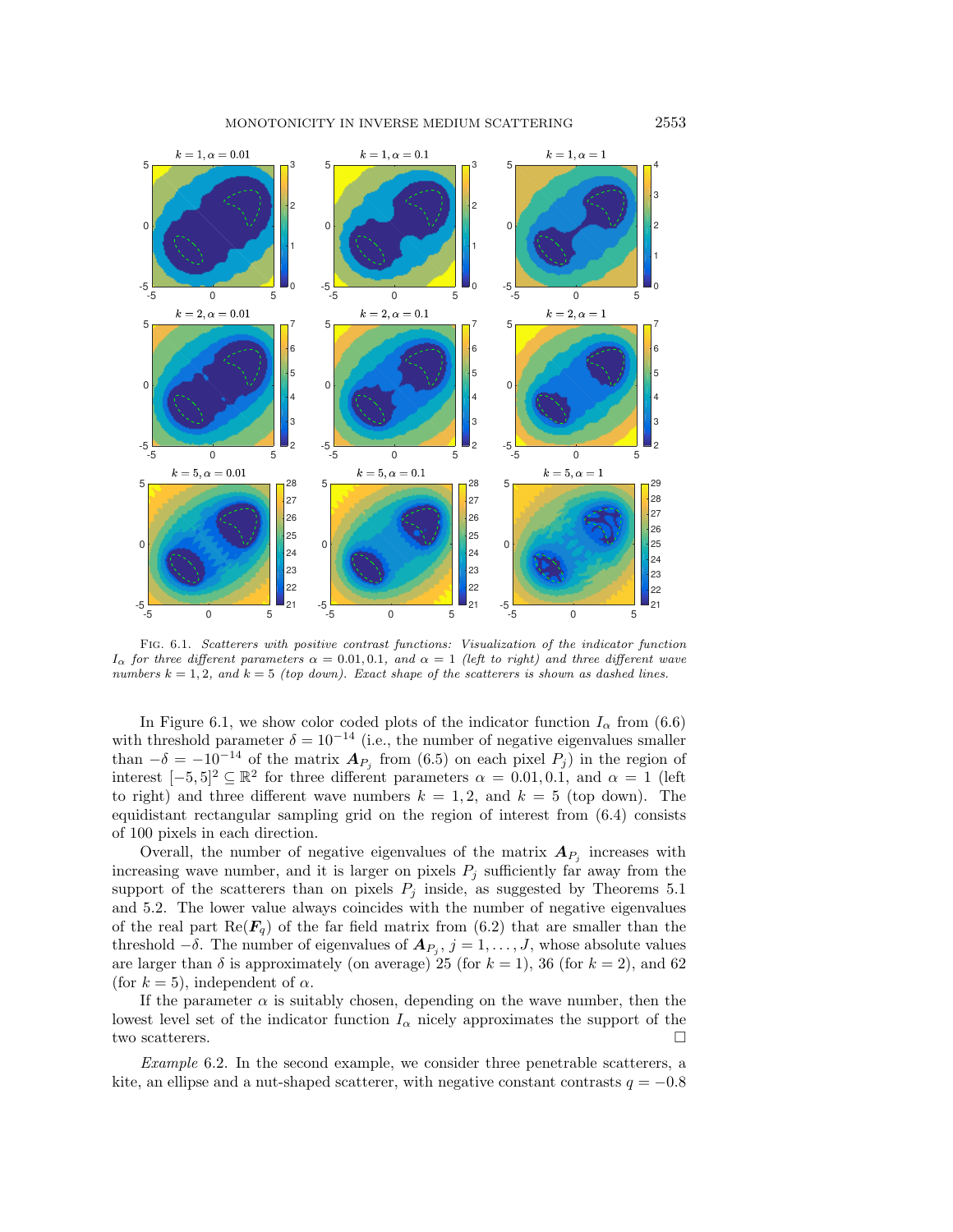<span id="page-21-0"></span>

Fig. 6.2. Scatterers with negative contrast functions: Visualization of the indicator function  $I_\alpha$  for three different parameters  $\alpha = -0.001, -0.01$ , and  $\alpha = -0.1$  (left to right) and three different wave numbers  $k = 1, 2$ , and  $k = 5$  (top down). Exact shape of the scatterers is shown as dashed lines.

(kite),  $q = -0.4$  (nut), and  $q = -0.2$  (ellipse) as sketched in Figure [6.2](#page-21-0) (dashed lines) and simulate the corresponding far field matrix  $\bm{F}_q \in \mathbb{C}^{128\times 128}$  for  $N = 128$ observation and incident directions for three different wave numbers  $k = 1, 2$ , and  $k = 5$ . We increase the number of discretization points because the diameter of the support of this configuration of scattering objects is roughly twice as large as in the previous example (i.e., to fulfill the sampling condition [\(6.3\)](#page-19-4)).

In Figure [6.1,](#page-20-0) we show color coded plots of the indicator function  $I_\alpha$  from [\(6.6\)](#page-19-0) with threshold parameter  $\delta = 10^{-14}$  in the region of interest  $[-10, 10]^2 \subseteq \mathbb{R}^2$  for three different parameters  $\alpha = -0.001, -0.01$ , and  $\alpha = -0.1$  (left to right) and three different wave numbers  $k = 1, 2$ , and  $k = 5$  (top down). The equidistant rectangular sampling grid on the region of interest from [\(6.4\)](#page-19-2) on this region of interest consists of 100 pixels in each direction.

Again, the number of negative eigenvalues of the matrix  $\boldsymbol{A}_{P_j}$  increases with increasing wave number, and it is larger on pixels  $P_j$  sufficiently far away from the support of the scatterers than on pixels  $P_j$  inside, in compliance with Theorems [5.1](#page-15-2) and [5.2.](#page-16-0) The lower value always coincides with the number of positive eigenvalues of the matrix Re( $\mathbf{F}_q$ ) from [\(6.2\)](#page-19-3) that are larger than the threshold  $\delta = 10^{-14}$ . The number of eigenvalues of  $\boldsymbol{A}_{P_j}, j = 1, \ldots, J$ , whose absolute values are larger than  $\delta$ is approximately (on average) 39 (for  $k = 1$ ), 60 (for  $k = 2$ ), and 115 (for  $k = 5$ ), independent of  $\alpha$ .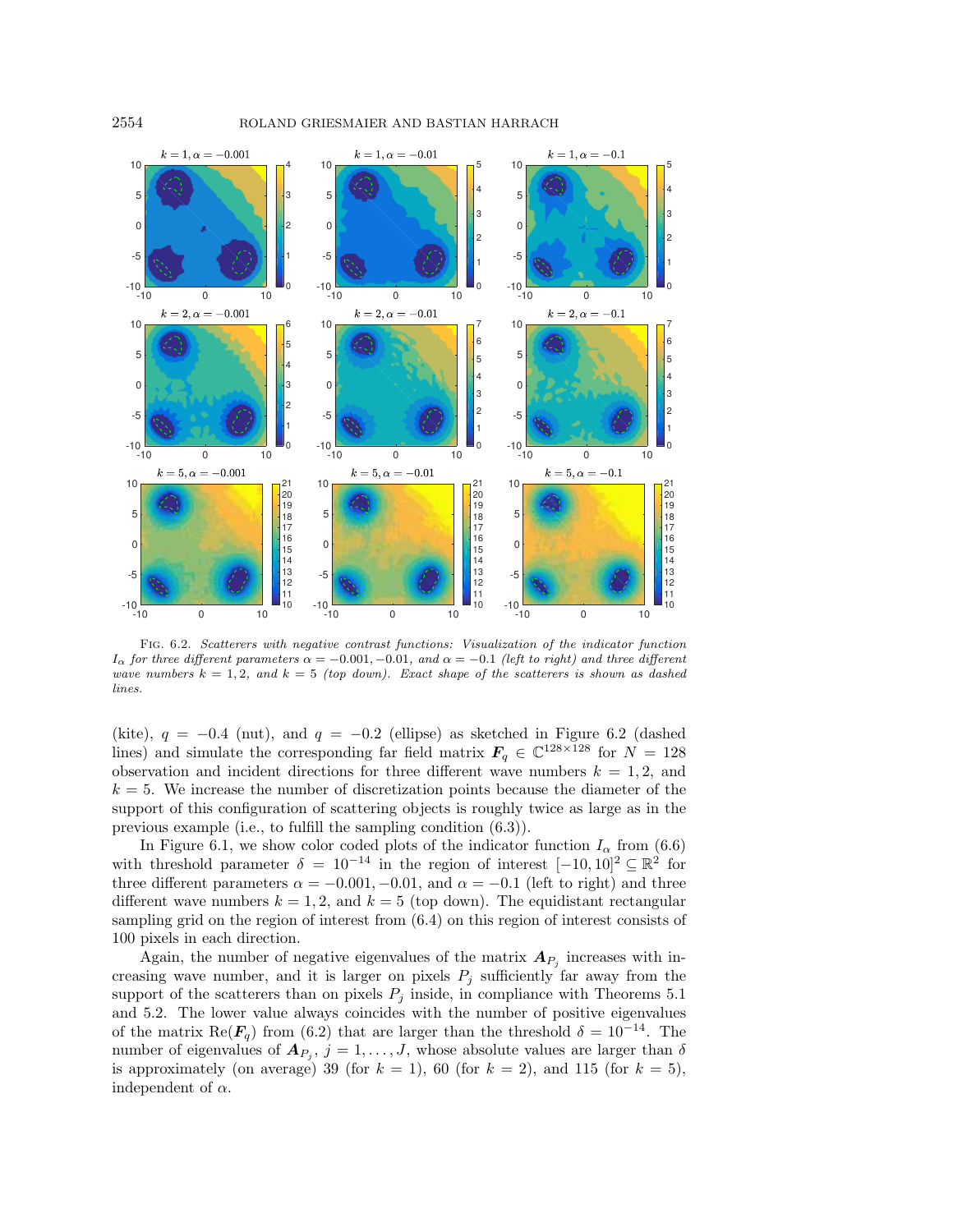If the parameter  $\alpha$  is suitably chosen, depending on the wave number, then the support of the indicator function  $I_\alpha$  approximates the support of the three scatterers rather well.  $\Box$ 

An efficient and suitably regularized numerical implementation of the theoretical results developed in Theorems  $5.1-5.3$  is beyond the scope of this article, and the preliminary algorithm discussed in this section cannot be considered competitive when compared against state-of-the-art implementations of linear sampling or factorization methods. The numerical results in the Examples [6.1](#page-19-5) and [6.2](#page-20-1) have been obtained for highly accurate simulated far field data. Further numerical tests showed that the algorithm is rather sensitive to noise in the data.

Conclusions. We have derived new monotonicity relations for the far field operator for the inverse medium scattering problem with compactly supported scattering objects, and we used them to provide novel monotonicity tests to determine the support of unknown scattering objects from far field observations of scattered waves corresponding to infinitely many plane wave incident fields. Along the way we have shown the existence of localized wave functions that have arbitrarily large norm in some prescribed region while having arbitrarily small norm in some other prescribed region.

When compared to traditional qualitative reconstructions methods, advantages of these new characterizations are that they apply to indefinite scattering configurations. Moreover, these characterizations are independent of transmission eigenvalues. However, although we presented some preliminary numerical examples for the sign definite case, a stable numerical implementation of these monotonicity tests still needs to be developed.

Acknowledgments. This research was initiated at the Oberwolfach Workshop ``Computational Inverse Problems for Partial Differential Equations"" in May 2017 organized by Liliana Borcea, Thorsten Hohage, and Barbara Kaltenbacher. We thank the organizers and the Oberwolfach Research Institute for Mathematics (MFO) for the kind invitation.

## **REFERENCES**

- <span id="page-22-9"></span>[1] L. ARNOLD AND B. HARRACH, Unique shape detection in transient eddy current problems, Inverse Problems, 29 (2013), 095004.
- <span id="page-22-6"></span>[2] A. BARTH, B. HARRACH, N. HYVÖNEN, AND L. MUSTONEN, *Detecting stochastic inclusions in* electrical impedance tomography, Inverse Problems, 33 (2017), 115012.
- <span id="page-22-7"></span>[3] T. Brander, B. Harrach, M. Kar, and M. Salo, Monotonicity and enclosure methods for the p-Laplace equation, SIAM J. Appl. Math., 78 (2018), pp.  $742-758$ .
- <span id="page-22-3"></span>[4] M. BRUHL, Explicit characterization of inclusions in electrical impedance tomography, SIAM J. Math. Anal., 32 (2001), pp.  $1327-1341$ .
- <span id="page-22-0"></span>[5] F. CAKONI AND D. COLTON, A Qualitative Approach to Inverse Scattering Theory, Springer, New York, 2014.
- <span id="page-22-5"></span>[6] F. CAKONI, D. COLTON, AND H. HADDAR, Inverse Scattering Theory and Transmission Eigen-Values, CBMS-NSF Regional Conf. Ser. Appl. Math. 88, SIAM, Philadelphia, 2016, [https://doi.org/10.1137/1.9781611974461.](https://doi.org/10.1137/1.9781611974461)
- <span id="page-22-1"></span>[7] F. Cakoni, D. Colton, and P. Monk, The linear sampling method in inverse electromagnetic scattering, CBMS-NSF Regional Conf. Ser. Appl. Math. /80, SIAM, Philadelphia, 2011, [https://doi.org/10.1137/1.9780898719406.](https://doi.org/10.1137/1.9780898719406)
- <span id="page-22-4"></span>[8] D. COLTON AND A. KIRSCH, A simple method for solving inverse scattering problems in the resonance region, Inverse Problems, 12 (1996), pp. 383-393.
- <span id="page-22-2"></span>[9] D. COLTON AND R. KRESS, *Inverse Acoustic and Electromagnetic Scattering Theory*, 3rd ed., Springer, New York, 2013.
- <span id="page-22-8"></span>[10] H. GARDE, Comparison of linear and non-linear monotonicity-based shape reconstruction using exact matrix characterizations, Inverse Probl. Sci. Eng., 26 (2018), pp. 33-50.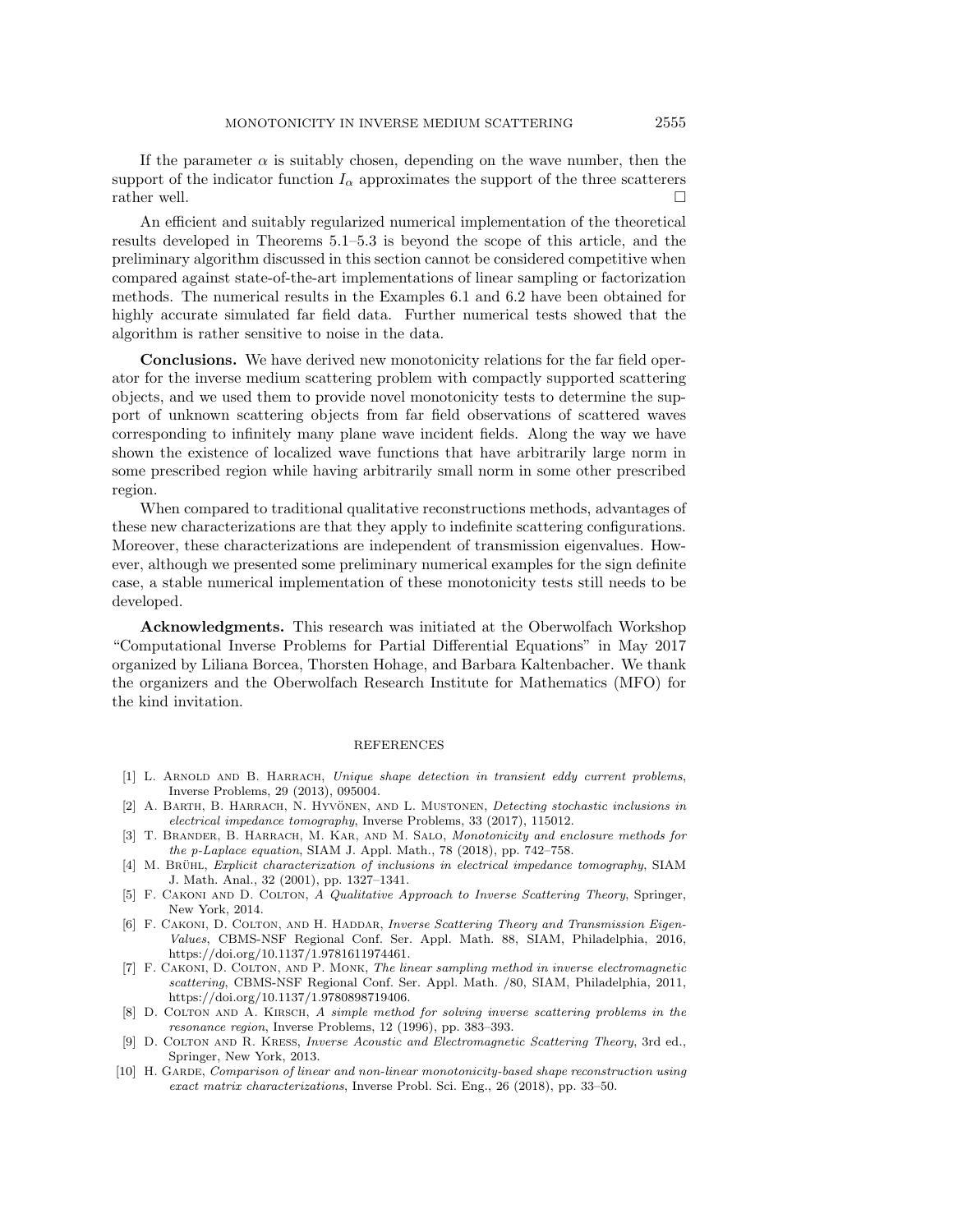- <span id="page-23-13"></span>[11] H. GARDE AND S. STABOULIS, Convergence and regularization for monotonicity-based shape reconstruction in electrical impedance tomography, Numer. Math., 135 (2017), pp. 1221-1251.
- <span id="page-23-14"></span>[12] H. GARDE AND S. STABOULIS, The Regularized Monotonicity Method: Detecting Irregular Indefinite Inclusions, preprint, [arXiv:1705.07372](https://arxiv.org/abs/1705.07372) [math.AP], 2017, [https://arxiv.org/abs/1705.](https://arxiv.org/abs/1705.07372) [07372.](https://arxiv.org/abs/1705.07372)
- <span id="page-23-2"></span>[13] B. GEBAUER, *Localized potentials in electrical impedance tomography*, Inverse Probl. Imaging,  $2(2008)$ , pp. 251-269.
- <span id="page-23-27"></span>[14] G. H. GOLUB AND C. F. VAN LOAN, *Matrix computations*, 3rd ed., Johns Hopkins Stud. Math. Sci., Johns Hopkins University Press, Baltimore, MD, 1996.
- <span id="page-23-26"></span>[15] R. Griesmaier and J. Sylvester, Uncertainty principles for inverse source problems, far field splitting, and data completion, SIAM J. Appl. Math., 77 (2017), pp. 154-180, [https:](https://doi.org/10.1137/16M1086157) [//doi.org/10.1137/16M1086157.](https://doi.org/10.1137/16M1086157)
- <span id="page-23-9"></span>[16] M. HANKE AND A. KIRSCH, Sampling methods, in Handbook of Mathematical Models in Imaging, O. Scherzer, ed., Springer, New York, 2011, pp. 501--550.
- <span id="page-23-20"></span>[17] B. HARRACH, On uniqueness in diffuse optical tomography, Inverse Problems, 25 (2009), 055010.
- <span id="page-23-21"></span>[18] B. HARRACH, Simultaneous determination of the diffusion and absorption coefficient from  $boundary\ data, Inverse\ Prob$ . Imaging, 6 (2012), pp. 663-679.
- <span id="page-23-10"></span>[19] B. HARRACH, Recent progress on the factorization method for electrical impedance tomography, Comput. Math. Methods Med., 2013 (2013), 425184.
- <span id="page-23-15"></span>[20] B. HARRACH, E. LEE, AND M. ULLRICH, Combining frequency-difference and ultrasound modulated electrical impedance tomography, Inverse Problems, 31 (2015), 095003.
- <span id="page-23-16"></span>[21] B. HARRACH AND Y.-H. LIN, Monotonicity-Based Inversion of the Fractional Schrödinger Equation, preprint, [arXiv:1711.05641](https://arxiv.org/abs/1711.05641) [math.AP], 2017, [https://arxiv.org/abs/1711.05641.](https://arxiv.org/abs/1711.05641)
- <span id="page-23-17"></span>[22] B. HARRACH AND M. N. MINH, Enhancing residual-based techniques with shape reconstruction features in electrical impedance tomography, Inverse Problems, 32 (2016), 125002.
- <span id="page-23-18"></span>[23] B. HARRACH AND M. N. MINH, Monotonicity-based regularization for phantom experiment data in electrical impedance tomography, in New Trends in Parameter Identification for Mathematical Models, B. Hofmann, A. Leitao, and J. P. Zubelli, eds., Trends Math., Springer, New York, 2018, pp. 107-120.
- <span id="page-23-5"></span>[24] B. HARRACH, V. POHJOLA, AND M. SALO, Monotonicity and Local Uniqueness for the Helmholtz Equation, preprint, [arXiv:1709.08756](https://arxiv.org/abs/1709.08756) [math.AP], 2017, [https://arxiv.org/abs/1709.08756.](https://arxiv.org/abs/1709.08756)
- <span id="page-23-22"></span>[25] B. HARRACH AND J. K. SEO, Exact shape-reconstruction by one-step linearization in electrical impedance tomography, SIAM J. Math. Anal., 42 (2010), pp. 1505-1518.
- <span id="page-23-1"></span>[26] B. HARRACH AND M. ULLRICH, Monotonicity-based shape reconstruction in electrical impedance tomography, SIAM J. Math. Anal., 45 (2013), pp. 3382-3403.
- <span id="page-23-19"></span>[27] B. HARRACH AND M. ULLRICH, Resolution guarantees in electrical impedance tomography, IEEE Trans. Med. Imaging, 34 (2015), pp. 1513--1521.
- <span id="page-23-23"></span>[28] B. HARRACH AND M. ULLRICH, Local uniqueness for an inverse boundary value problem with partial data, Proc. Amer. Math. Soc., 145 (2017), pp. 1087-1095.
- <span id="page-23-3"></span>[29] M. IKEHATA, Size estimation of inclusion, J. Inverse Ill-Posed Probl., 6 (1998), pp. 127–140.
- <span id="page-23-4"></span>[30] H. KANG, J. K. SEO, AND D. SHEEN, The inverse conductivity problem with one measurement: Stability and estimation of size, SIAM J. Math. Anal., 28 (1997), pp. 1389-1405.
- <span id="page-23-6"></span>[31] A. KIRSCH, Characterization of the shape of a scattering obstacle using the spectral data of the  $far$  field operator, Inverse Problems, 14 (1998), pp. 1489–1512.
- <span id="page-23-7"></span>[32] A. KIRSCH, Factorization of the far-field operator for the inhomogeneous medium case and an application in inverse scattering theory, Inverse Problems, 15 (1999), pp. 413--429, [https://doi.org/10.1088/0266-5611/15/2/005.](https://doi.org/10.1088/0266-5611/15/2/005)
- <span id="page-23-8"></span>[33] A. KIRSCH, The MUSIC algorithm and the factorization method in inverse scattering theory for inhomogeneous media, Inverse Problems, 18 (2002), pp. 1025-1040.
- <span id="page-23-24"></span>[34] A. KIRSCH, An Introduction to the Mathematical Theory of Inverse Problems, 2nd ed., Springer, New York, 2011.
- <span id="page-23-25"></span>[35] A. KIRSCH, Remarks on the Born approximation and the factorization method, Appl. Anal., 96 (2017), pp. 70-84.
- <span id="page-23-0"></span>[36] A. Kirsch and N. Grinberg, The Factorization Method for Inverse Problems, Oxford University Press, Oxford, UK, 2008.
- <span id="page-23-11"></span>[37] A. KIRSCH AND A. LECHLEITER, The inside-outside duality for scattering problems by inhomogeneous media, Inverse Problems, 29 (2013), 104011.
- <span id="page-23-12"></span>[38] E. LAKSHTANOV AND A. LECHLEITER, Difference factorizations and monotonicity in inverse medium scattering for contrasts with fixed sign on the boundary, SIAM J. Math. Anal., 48  $(2016)$ , pp. 3688-3707.